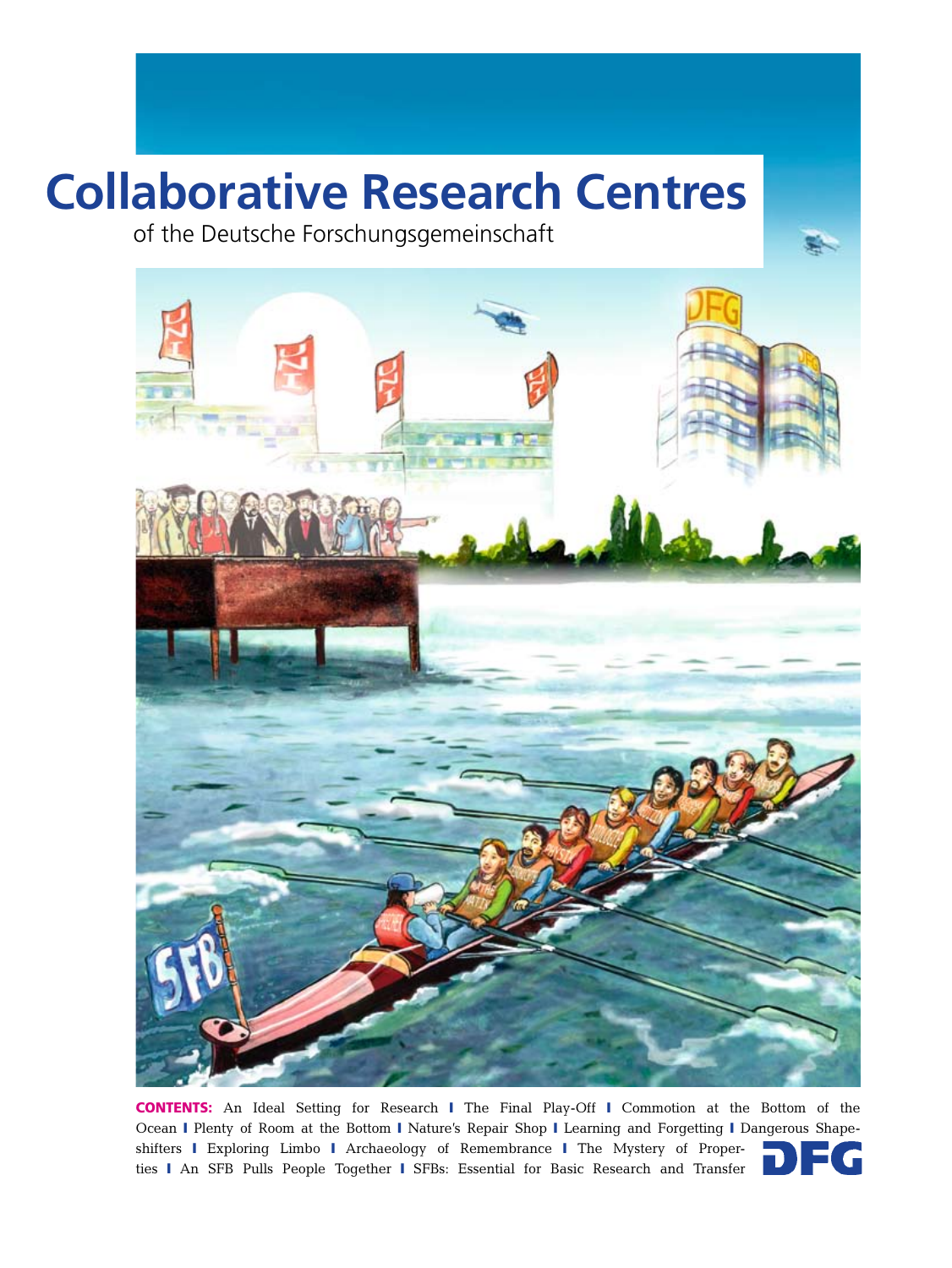The Power of Networking: DFG Collaborative Research Centres



## **An Ideal Setting for Research**

*By Ernst-Ludwig Winnacker*

**A** flash of inspiration during a solitary walk in the woods is as much a part of research as tireless laboratory investigation and teamwork over many years. The most fascinating research topics can often be found where different disciplines intersect; dialogue between experts creates novelty. Collaboration within a network can be stimulating and fertile when based on a well-conceived, interesting and exciting concept. To promote this cooperative approach in German academia, the Deutsche Forschungsgemeinschaft (DFG, German Research Foundation), in addition to funding individual projects, offers programmes for coordinated network-based research. **Collaborative Research Centres** (Sonderforschungsbereiche, SFBs) enable scientists and academics to form **interdisciplinary** communities that engage in **long-term research**, for up to twelve years, on a jointly selected topic. The key objective is to promote excellent research

on an **ambitious** topic by focusing resources at the host university. A Collaborative Research Centre shapes a university's profile and builds cooperative structures that last. It is an excellent setting for young researchers. The integration of research institutions outside the university fosters networking in research and enriches the SFB. As prominent beacons of science, Collaborative Research Centres substantially enhance the competitive quality and reputation of German research in the international arena.

Since this funding instrument was introduced in 1968, its topics, structure and scope have continuously evolved. Today the DFG supports a total of 276 SFBs with more than 400 million euros per year. Now as then, the core of the programme consists of **locationbased Collaborative Research Centres**, in which scientists at a particular university collaborate with research institutions based in the same region. Close cooperation is accomplished most easily in geographic proximity. Seminal ideas are often born when doctoral researchers from various disciplines chat over afternoon tea. Some topics, however, defy geographic restriction. Thanks to modern means of communication (and the researchers' wanderlust), productive collaboration is possible even across larger distances. This is where the **Transregional Collaborative Research Centre programme** comes in, which was introduced in 1999. It allows researchers from up to three locations to join forces, complement each others' expertise, and establish new core research areas at their respective universities.

The inception of a Collaborative Research Centre is preceded by a strict selection process. Fewer than half of all proposals succeed. A group of internationally renowned experts visits the location for two days to review the proposal. Then a committee made up primarily of researchers compares it against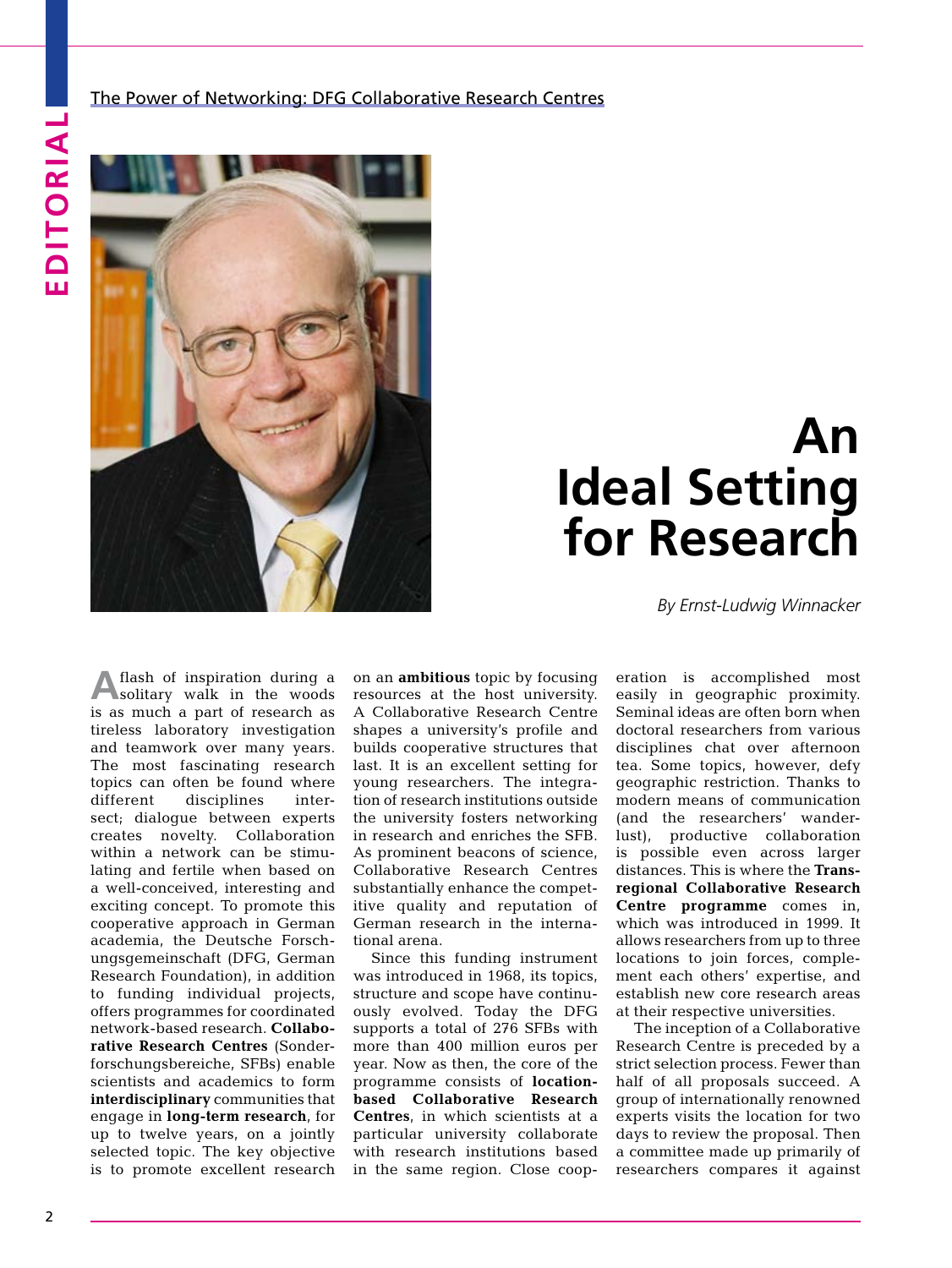numerous competing proposals to decide whether the DFG should fund it. What are the selection **criteria**? The topic chosen by the research network should be interesting and current, and each individual project has to relate to it. The network as a whole, as well as each individual project, must be scientifically convincing. Funding goes to those who have done relevant groundwork and can present interesting new ideas and good proposals for implementation. All the disciplines represented in a research network should pursue a joint approach and present specific strategies for collaboration. To assume the role of coordinator, there should be a persuasive researcher personality who can lead the community in a knowledgeable, integrative and decisive manner. After four years, the network is once again visited by the DFG: a group of reviewers examines the results and either approves or denies continued funding. Particularly outstanding projects may be funded for up to twelve years.

And what happens then? A Collaborative Research Centre shapes a **university's profile**: it can strengthen a previously existing core research area, or it may establish a new focus. Either way, personnel policies at the departments involved are geared to the joint project, and valuable research equipment is purchased for shared use. This helps make the most of scarce resources and achieve top-level research results, even while building cooperative structures that outlast the funding period. Another special strength of Collaborative Research Centres is the promotion of **young researchers**. Junior scientists and academics find excellent conditions for research here, the freedom to realise their ideas, a climate of dialogue and cooperation, as well as the support, advice and example of more experienced colleagues. By being assigned to lead projects, young researchers are allowed and required to take on responsibility. Independent junior research groups within Collaborative Research Centres

are prime examples of how the DFG promotes early independence.

**Gender equality in science and academia** is a major concern of DFG research funding. The percentage of women in research is especially low in Germany and dwindles significantly from the graduate to the doctoral to the professorial level. To promote female researchers in particular, the DFG has made gender equality a key feature of its SFB programme. Each proposal is reviewed very closely for participation of women. Universities and project leaders must demonstrate their commitment to gender equality and are supported by the DFG for taking appropriate actions. Researchers

*"Basic research is the core of the SFB programme, but looking at practical applications is also important."*

should have the opportunity to successfully combine career and family, and this entails the availability of child care that can accommodate researchers' unconventional schedules.

Basic research forms the core of the SFB programme. But looking at practical applications of research findings is also important and worthwhile. Most frequently in the engineering sciences, but also in the life and natural sciences, SFB researchers safeguard their intellectual property with patents. In cooperation with industry, results are developed further, and particularly promising ideas may even become the basis of small start-ups. The DFG specifically supports such developments. In the **Transfer Project** component of the programme, the DFG systematically promotes the transition to applications. Together with one or more industry partners, findings are turned into practical solutions even during the Collaborative Research Centre's funding period. Industry partners contribute their own

financial share. Issues regarding intellectual property rights and academic freedom of publication are settled by contract. The interplay of Collaborative Research Centre and Transfer Project is most successful when insights gained in practice are fed back to the SFB, helping to advance research even further. The most important transfer, however, is the "brain transfer": scientists who train in Collaborative Research Centres bring outstanding knowledge and skills to their future jobs.

**International cooperation** is another key feature of Collaborative Research Centres. Teams consist of researchers from multiple countries. Each SFB has an international visiting researcher programme. It is a given that findings are presented and discussed at international conferences. Contacts are intensified during visits abroad lasting several weeks or months. This gives especially young researchers a chance to be inspired not only by other investigative methods, but also by other personalities and cultures. Research partners working on their own projects in other countries may be included in a network if they contribute expertise that is not available at the SFB location.

New research methods and findings are shared among experts as a matter of course. It is equally important, but perhaps more difficult, for researchers to present their activities to the general public. The DFG supports such endeavours as well and provides SFBs with funding for **public relations**. Target groups might be students, parents and teachers, or representatives from business and government. Examples of such initiatives include lab open house weeks and "Children's University", films and exhibitions, and trade show participation.

For a list of Collaborative Research Centres funded by the DFG, visit our website [\(www.dfg.](http://www.dfg.de/en) [de/en](http://www.dfg.de/en)), where I'm sure you'll see a research topic that interests you.

*Prof. Dr. Ernst-Ludwig Winnacker was the President of the DFG from 1998 to 2006.*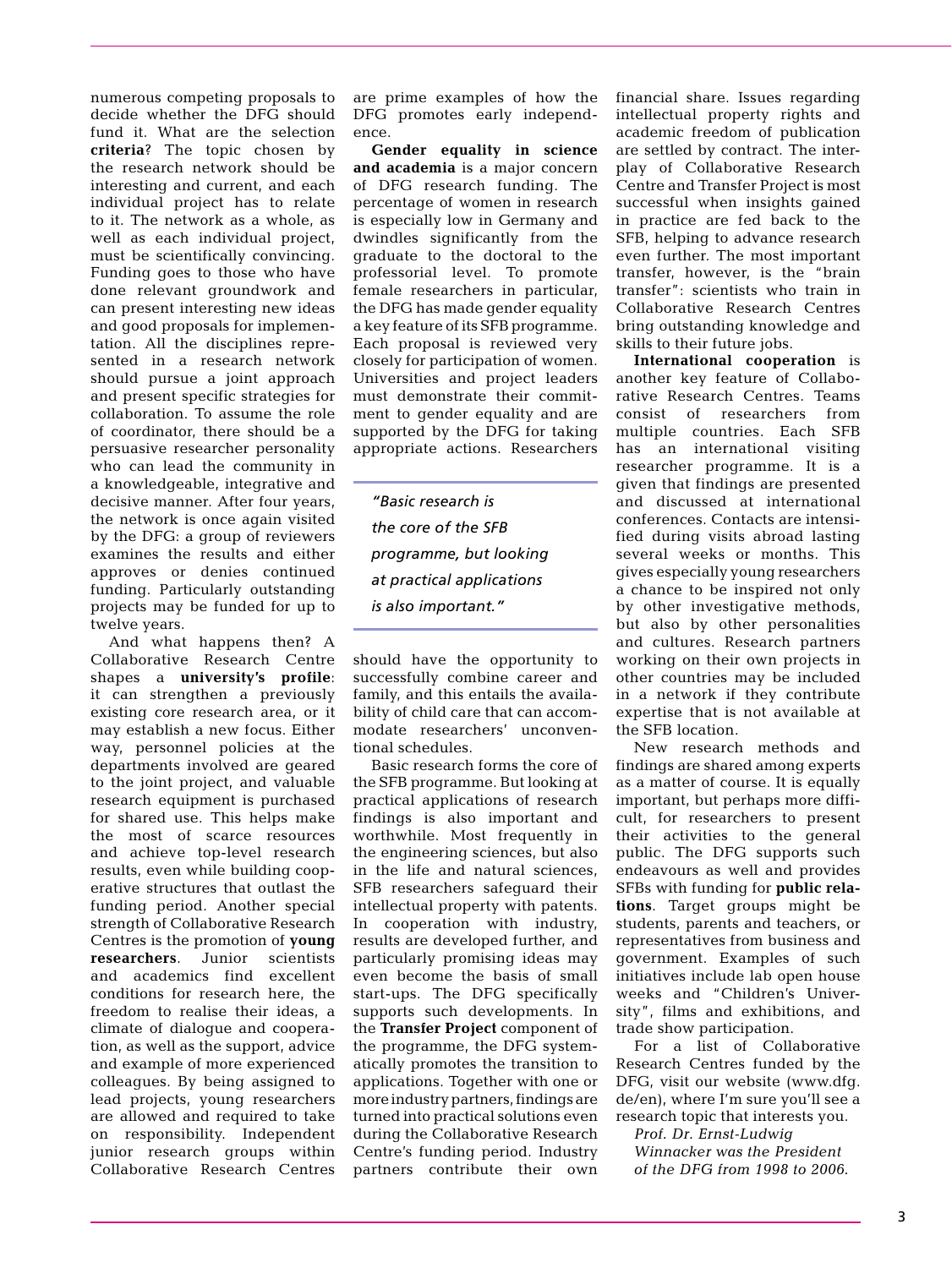#### Observations at an SFB Review

# **The Final Play-Off**

**Hamburg is in the grip of soccer**<br>**H**ever. This afternoon the This afternoon the group game Italy versus the Czech Republic will be held at Volkspark Stadium. But on Bundesstraße, at the Centre for Marine and Atmospheric Sciences, people aren't paying much attention to the FIFA World Cup today. The scientists of SFB 512 "Cyclones and the North Atlantic Climate System" are fighting to make it into their own final round: SFB coordinator Burghard Brümmer and four of his colleagues are about to present their research findings and plans for the future in order to apply for a fourth funding period.

SFB 512 has been in existence since 1998. As is still practice today, the researchers from Hamburg, prior to submitting their initial proposal, had met with peers in their field and DFG representatives for an informal consultation to introduce their concept. "We came back from this consultation feeling confident that our field of research is potential SFB material," Brümmer remembers. Proposal submission was followed by an official review in Hamburg, which led to a recommendation. The Grants Committee endorsed the recommendation and SFB 512 began its work.

Since then, the researchers in Hamburg have successfully passed three reviews. But this doesn't mean that routine is creeping in. Applying for the final funding period is by no means less work than the previous proposals – after all, each individual project, each postgraduate position, each new piece of equipment must be convincingly justified. Failing that, planned projects may not be approved, which occurred in the previous review.

The team is working hard to keep this from happening again. They have shared many in-depth discussions in which they zeroed in on the issues that really matter –

the results they want to achieve in their joint research, a realistic schedule, necessary modifications to their current structure, gaps that need to be closed, and last but not least, whether each project truly supports the big picture. "This is exactly where the added value of an SFB comes in," says Dieter Etling, one of the reviewers, who teaches theoretical meteorology at the University of Hannover. Equally important, according to Etling, is the question of whether the scientists involved can point to a publication track record that promises high quality for the proposed projects. Burghard Brümmer is well aware

*"Each individual project must support the big picture."*

of this: "If your proposal talks the talk but you don't walk the walk, then you're not credible." It took just under a year to draft the report and renewal proposal – a volume of over 400 pages, which was then presented to the DFG and its reviewers. "If you can describe your project plausibly and intelligibly, you're already ahead of the game," says Etling.

On this Thursday morning, the SFB's research assistants are also gathering in room 22. For many of the younger ones, it is the first time they experience an event like this, and their faces look serious; after all, their very careers are at stake here. Burghard Brümmer and his associates show grace under pressure, cordially shaking hands with their scientific peers who are here to review the proposal.

The fact that reviewers and reviewees know each other does not make this an easy home game for Brümmer's team. The DFG's officers for scientific affairs handpick the expert reviewers, taking into consideration not only their proven expertise but also making sure, as much as possible, that no bias of any kind will taint the experts' judgement; in this case, none of them may be affiliated with the University of Hamburg. Care is also taken to avoid that a negative evaluation can be used to harm a scientific competitor or, conversely, that potentially weak projects are overlooked out of sheer sympathy for the research area. The more disciplines are represented in a research team, the more diverse the review team. In the end, however, reviewers should not just add up their individual opinions, but rather come to a joint conclusion regarding the merits of the overriding research objective. Reviewers are joined by two DFG representatives – one with and one without special expertise in the subject matter at hand – whose job is to ensure fairness and transparency, and to report about the review process to the Grants Committee, which ultimately approves or denies funding.

Burghard Brümmer begins his presentation: "The North Atlantic is right at the front door of Europe and has an immediate influence on our climate." Hot summers or stormy winters – Europe's mild but variable weather is directly related to the North Atlantic climate system. Following this presentation, the project leaders talk about the ways in which they examine complex interactions within and between the ocean, the atmosphere, the sea ice, and the land surface. They are what cause the weather to change – from day to day, from year to year, from decade to decade.

Exactly how all these processes are interconnected – also in a global context – is still not clear. Using model calculations and field experiments, the scientists in Hamburg want to get a better understanding.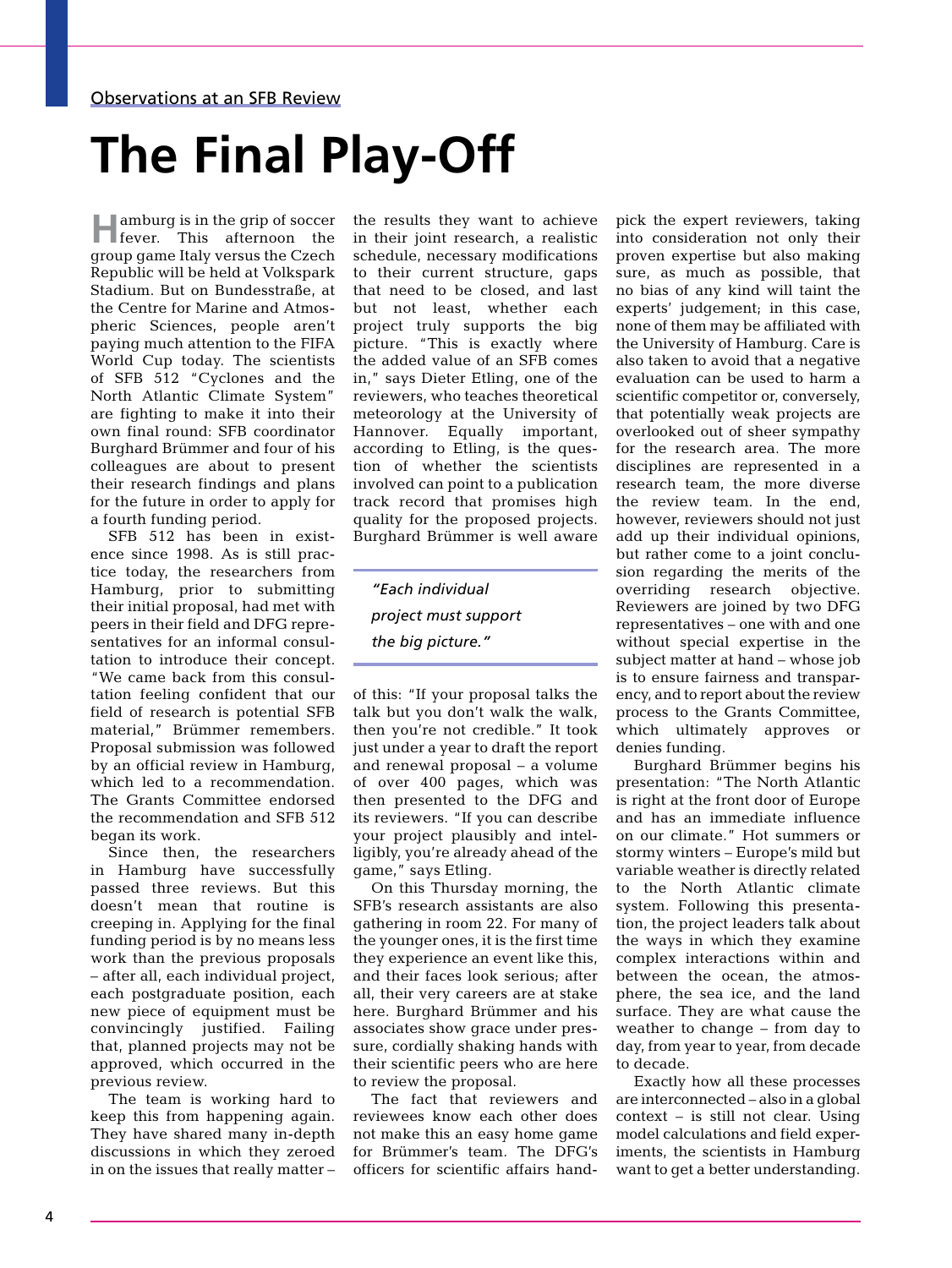The SFB's eleven project segments pursue one common objective: to predict these processes and their probable effects as soon as a pattern has been identified. Forecasts for the El Niño phenomenon in the Pacific Ocean, which are already quite successful today, serve as a model.

To persuade the reviewers, Brümmer brings up additional arguments: new scenarios from the United Nations' Intergovernmental Panel on Climate Change (IPCC) are to be included in the planned model calculations, as are new satellite data. In addition, Hamburg-based sea ice research is expected to make a significant contribution to the International Polar Year 2007.

The reviewers do not seem to doubt the relevance of the research topic itself. Whenever they follow up with critical questions, they focus on organisational, methodical, or scientific details. For instance, they want to know what hypotheses the proposed field studies are based on, and whether the final funding period of three years will suffice to analyse the resulting data. They also probe the

exact meaning of certain predictions, for example that calculations of small-scale aerosol effects can be applied to large-scale dimensions. And again and again, they keep asking whether it can be assured that the data collected by the SFB will remain available to researchers beyond its duration. Is this a good sign?

The project leaders join the lively discussion. And in the group talks that follow, even the doctoral researchers face tough questions. They have been involved in the preparations from the beginning and helped design the posters that explain each project through images and texts. It is apparent that each individual here contributes to the whole.

After the reviewers gather for their first closed meeting in the afternoon, the game goes into its second half the following morning. University president Jürgen Lüthje talks about the significance of SFB 512 for his institution, where climate and marine research has become a core research area with international visibility. This SFB has helped the University of Hamburg to focus its expertise:

"Three years ago we were able to combine the University's Centre for Marine and Climate Research and the Max Planck Institute for Meteorology into the Centre for Marine and Atmospheric Sciences," says Lüthje, adding that the Hamburg-based German Climate Computing Centre is also part of the SFB, as are the GKSS Research Center in Geesthacht and the Alfred Wegener Institute for Polar and Marine Research in Bremerhaven. A beacon for the promotion of young researchers is the Max Planck International Research School, where the SFB's junior scientists are active.

After the SFB researchers field a second round of questions and the reviewers hold a second closed meeting, the moment of truth arrives at about 1 pm. When the review team's spokesperson announces to coordinator Burghard Brümmer that the experts have agreed on a positive recommendation, a wave of relief can be felt sweeping over the room. Only minor cuts are being proposed regarding consumables and some postgraduate positions.

The main reason given for the recommendation is that the SFB's research programme looks beyond the three-year funding period. "These colleagues have eliminated weak spots, convincingly made the case for three new projects, and plausibly laid out how they plan to harvest and develop the fruits of their research," says Dieter Etling later, reflecting on his impressions.

 $\mathbf{1}$ 

 $\mathbf{\hat{z}}$ 

Meanwhile, Burghard Brümmer can't wait to tell his associates the good news. Although the ultimate decision lies with the Grants Committee, the reviewers' recommendation is a good enough reason for them to celebrate – even without the World Cup

. *Marion Kälke*

 $\overline{2}$ *Sea ice transport from the Arctic Ocean, especially via Fram Strait between Greenland and Spitsbergen, is largely responsible for the North Atlantic freshwater balance.*

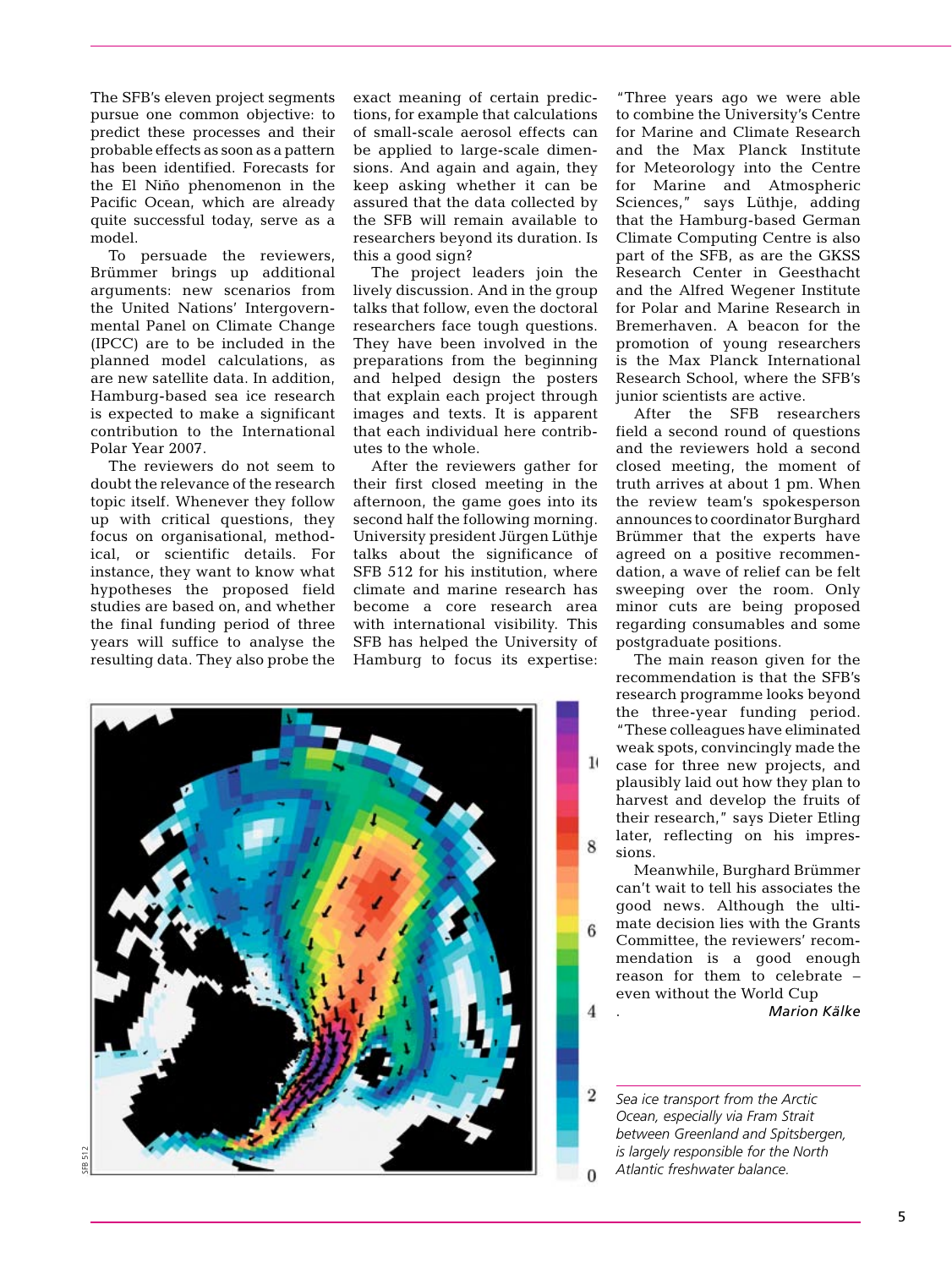### **Commotion at the Bottom of the Ocean**

**A**s the German research vessel *Meteor* ploughs the waves off Costa Rica and Nicaragua, there is incessant bubbling, rumbling and crackling far below the water surface. As a consequence, frequent tremors shake the ocean floor as well as the land. In 1972 an earthquake left 250,000 people homeless and 6,000 dead in Managua. In 1992 an earthquake triggered a tsunami, with waves over 10 metres high breaking over the coast. A belt of volcanoes stretches across Nicaragua, including three highly explosive volcanoes near Managua that have been active within the last few thousand years. Again and again, the researchers of SFB 574 "Volatiles and Fluids in Subduction Zones: Climate Feedback and Trigger Mechanisms for Natural Disasters", based at the University of Kiel's Leibniz Institute of Marine Sciences (IFM-GEOMAR), put out to sea to get to the bottom of the processes occurring at the ocean floor. Such a cruise is described in the richly illustrated book *Expedition Tiefsee* (Deep Sea Expedition) published by the SFB.

The research region is the Central American subduction zone. The surface of the Earth consists of plates that drift on our planet's viscous mantle like floats. At the west coast of Central America, the



oceanic Cocos Plate collides with the Caribbean Plate and, due to its higher density, sinks beneath it; in other words, it subducts. It is easy to imagine the drama that happens at this juncture: enormous masses of rock are compressed, squeezed, transformed and broken; enormous amounts of seismic energy are released in earthquakes, which can cause slumping/sliding of the continental margin and tsunamis; and explosive volcanic eruptions threaten many of the major cities of Central America.

"A key to these processes is water," explains Klaus Wallmann, expert for marine biogeochemistry. He is not referring to the ocean but to the at least equally vast amount of water that has penetrated the ocean floor. It is chemically bound in mantle rock and in sediment that has settled on the bottom of the sea. As the oceanic plate moves beneath the continental shelf, it transports this water. Caught between the proverbial rock and hard place, the subducting Cocos Plate is continuously wrung out and drained. The fluids that escape – liquids enriched with volatile gases such as methane and carbon dioxide – trigger a variety of complex processes on the seafloor.

One of the SFB's specialties are so-called mud mounds which form on the continental slope due to disturbances in the sediment layers. The pressure of the Caribbean Plate on the submerging oceanic plate, combined with a temperature of about 150 degrees centigrade, alters the structure of the water-rich clay minerals, squeez-

*A volcano exhales water vapour and other gases through fumaroles (gas vents). SFB researcher Kristin Garofalo samples these emissions to better understand their composition.*

ing out their water. This water seeps upward through the crust of the continental slope and liquefies the overlying sediment, causing it to rise rapidly: gas-laden mud shoots to the surface and throws up bulging mounds.

At the boundary between the plates, the water that escapes the clay minerals serves as a lubricant, preventing severe tremors from occurring by movement of the down going plate. But further down along the edge of the plate, where the clay minerals have already been drained, that lubricant is lacking. This allows stress to build, which may result in earthquakes. "Our theory is that there's a direct connection between earthquakes and the dehydration of clay minerals," says Timothy Reston, a Briton who specialises in marine geodynamics. All the fluid release occurs between the quake epicentres and the deep sea trench, where the oceanic and continental plates intersect. The hypothesis that earthquakes immediately follow dewatering has been around for a while. "But by determining where the water is released in relation to the earthquakes, we found the first solid piece of evidence that backs it up."

While mud volcanoes are the main source of deep water, inactive deep-sea volcanoes also contribute their share. "The seamounts off the coast of Central America formed an ancient Galapagos Archipelago about 15 million years ago, which was located where the Galapagos Islands are presently located," says SFB coordinator Kaj Hoernle, an American scientist who studies volcanism. "Movement of the Cocos Plate carried them to the Costa Rican margin. Along the way they were eroded and subsided beneath sea level." As they underthrust the continental edge in the course of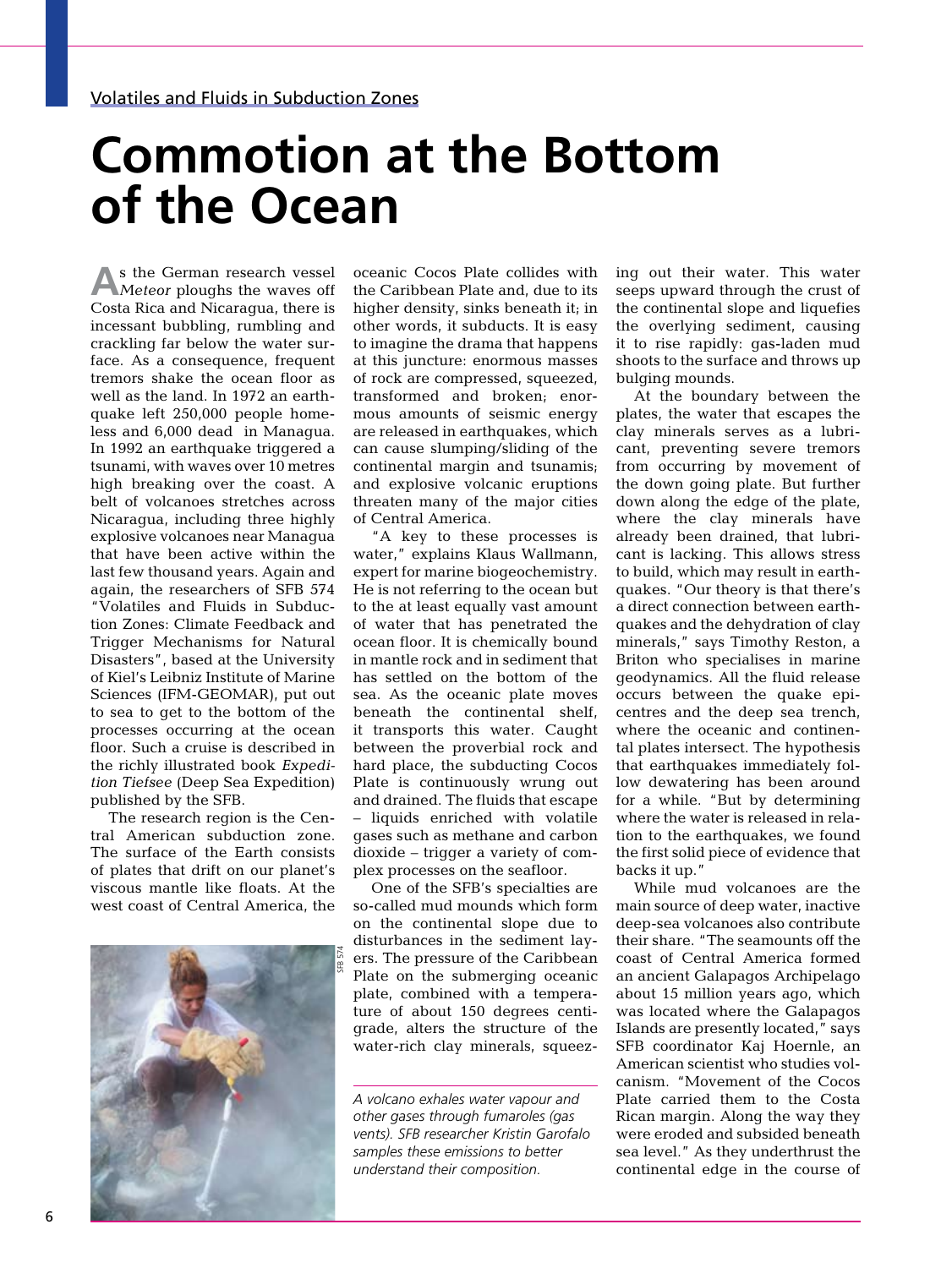

*Subduction zone off Costa Rica: Clearly visible are several seamounts and – on the other side of the deep sea trench – scars that were left by such underground volcanoes when the Cocos Plate submerged.*

subduction, they compress and oversteepen the continental slope, causing faulting, fracturing and slumping, which in turn lead to earthquakes and tsunamis. It is also along these structures that fluids and gases escape into the sea.

The most important gas is methane. It forms within sediments as microorganisms decompose organic material, but also in depths of several kilometres at high temperatures. Methane is a powerful greenhouse gas which, per molecule, contributes about 25 times more to climate change than carbon dioxide. In the ocean's natural cycle, bacteria and archaea work as a filter that keeps this methane from entering the atmosphere. They use the gas that is dissolved in the fluids for their metabolism and in turn provide nutrients for mussels and tube worms. And yet another mechanism keeps the methane in check. At the bottom of the ocean, where temperatures are low and pressure is high, water freezes and encloses the gas molecules in tiny ice cages. These gas hydrates are primarily found along continental slopes and in regions with permanent ice. However, when fluids migrate to the surface, they heat up the surroundings and thaw the gas hydrates. Methane released in this manner is also a vital resource for microorganisms.

In particularly sensitive areas, destabilised gas hydrates can trigger slumps and thereby tsunamis. "It doesn't happen the way Frank Schätzing describes it in his novel *The Swarm*," says Wallmann, probably for the hundredth time, and laughs. Still, that thriller made the Kiel-based researchers famous and actually explained many things quite well. "The worms that cause the disaster in the book are Schätzing's invention though." Adds geologist Warner Brückmann, "Humans, on the other hand, might indeed attack the gas hydrates in the long run by causing climate changes." For instance, if the water temperature at the bottom of the ocean rises by three degrees, about 80 percent of the gas hydrates would melt. Not only would this trigger natural disasters, but the escaping methane would also further increase global temperatures.

For 15 years now, the researchers from Kiel have been surveying, mapping, sampling, analysing and modelling the coast of Central America. "But it's mostly thanks to the establishment of this SFB in 2001 that we've been able to integrate our efforts so successfully as a team," explains Wallmann. When talking to these scientists from a variety of disciplines, it becomes quite clear that they are all in the same boat. The SFB is unique internationally in that it is the only programme that studies the entire subduction system (marine and terrestrial) within a single, large-scale project, bringing together researchers from multiple disciplines at a single university, according to Hoernle. The SFB has also inspired other international research activities, including two new ocean drilling proposals to drill into the earthquake generating (seismogenic) zone of the Central American subduction system and into mounds formed by fluid venting.

Of course, holistic research needs to consider the entire geographic zone, including the volcanic belt on shore. The latter is the focus of Armin Freundt's research. By looking at a volcano's type, age and size, he determines its past behaviour in order to draw conclusions regarding possible future eruptions and their severity. As is the case with earthquakes and tsunamis, only early warnings can save lives when it comes to eruptions.

Volcanoes develop from magma – rock molten in the Earth's mantle and crust, which erupts as lava or as an explosive mix of lava and gases. Mantle rock melts under extreme pressure and at temperatures of over 1,200 degrees; the temperature of the mantle wedge above the subducting plate is below its melting point. This is where water comes in: "Water lowers the melting point. It's as if you put salt on ice," explains Freundt. Once again, the cause can be found in the dewatering of minerals, in this case hydrous olivine known as serpentine. Fluid is released at depths of over 100 kilometres as the oceanic plate submerges into the mantle and heats up in the process. Whatever brews at the bottom will be hurled out at the top. Along with magma, the volcanoes spit out not only water but also the greenhouse gas carbon dioxide, as well as sulphur dioxide, which has a cooling effect on the atmosphere because it helps form clouds that reflect sunrays back into outer space. The explosiveness of magma depends on the amount and type of volatiles (gases) it contains.

There is still a lot left to do: "We don't know why quakes off Nicaragua trigger tsunamis and those off Costa Rica don't," says seismology expert Ernst Flüh. The team also has expanded its research region to include the Chilean coast. Different from Central America, where the Cocos Plate eats into the Caribbean Plate from underneath, one finds in Chile an accretionary wedge, formed from sediment that the subducting plate has pushed along and accumulated. "The transition from one variant to another, which we find off Chile within a small area, allows us to better study the system as a whole," explains Flüh. *Marion Kälke*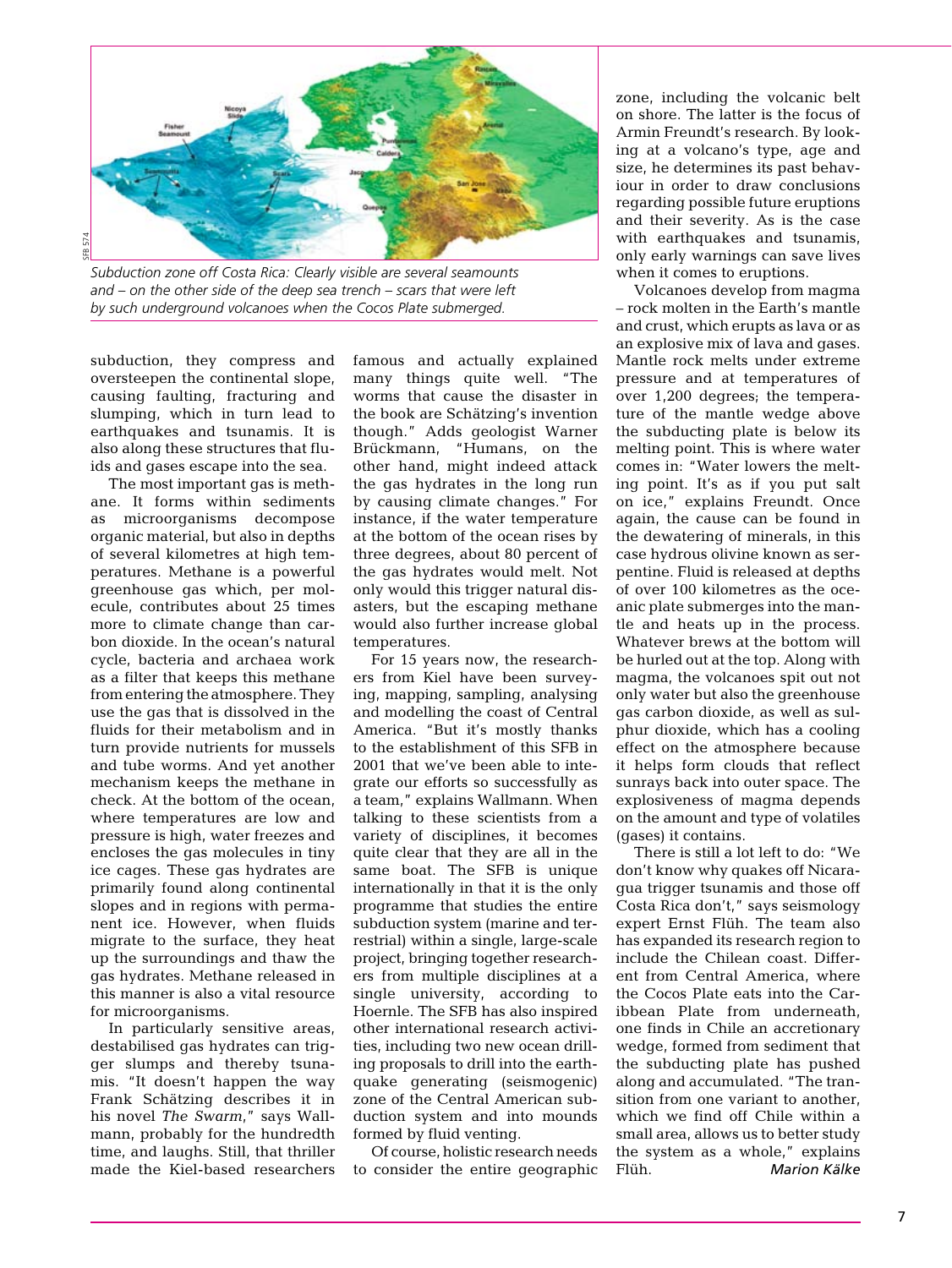## **Plenty of Room at the Bottom**

**W**herever we look today, nanotechnology and nanoscience are beginning to penetrate our everyday lives. Almost daily, new findings lead to novel product ideas, as creative scientists and engineers in companies and research institutions advance the necessary technologies. "In this environment, through strategic and skilful hiring policy, the Universität Duisburg-Essen has developed into an important nanotechnology player," says physicist Axel Lorke, who six years ago moved from Munich to Duisburg, where he enjoys "fantastic working conditions" and now represents the SFB 445 as its coordinator. Under the common theme of "Nanoparticles from the Gas Phase: Formation, Structure, Properties", an unusually diverse crowd, comprising physicists and

chemists, as well as electrical and mechanical engineers, work together hand in hand.

"'From the Gas Phase' – these words already indicate the interdisciplinary approach of our joint

*"We reverse the usual research and development chain."*

research," Lorke remarks. The SFB owes its foundation to the foresight of mechanical engineers, who realised that the extremely tiny dust particles that occur in combustion processes as unwanted side products have something in common with the structures that their colleagues in the natural sciences

were investigating for their more or less exotic properties – namely their nanometre scale. And once these researchers realised that they had lots to talk about, not just as colleagues but also as scientists, they quickly agreed to join forces and look for new insights in this unexplored territory of traditional research. Further partners and allies were found, the SFB was proposed, reviewed, funded, and finally established in Duisburg in 1999.

The objective of SFB 445 and its 16 projects is to investigate, through experiments, computer simulations and model calculations, the formation of nanoparticles in the gas phase; to characterise them in terms of their morphology as well as their physical and chemical behaviour; and to elucidate how



*Underneath the catalytic nanoparticles of gold – the little beads at the tips of the whiskers as seen through a scanning electron microscope – nanowires consisting of compound semiconductor material grow on a silicon substrate.*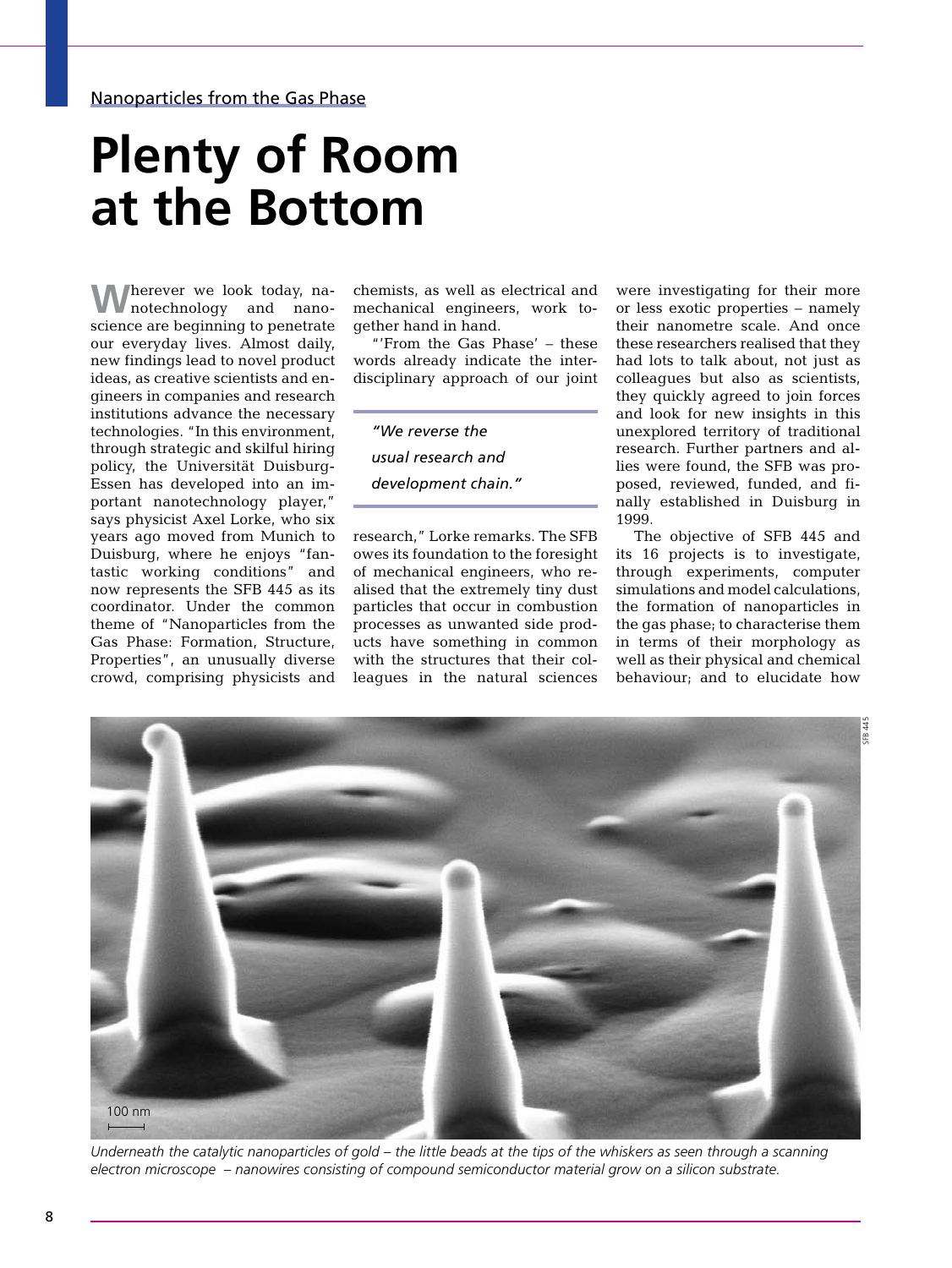a particle's structure relates to its properties. "In some ways our SFB reverses the usual development chain, which normally starts in the basic sciences and then makes the transition to engineering," says Axel Lorke. "In our case it starts out with the particles. Only after the engineers have produced the nanomaterials – which happens in project area A of our SFB – can the

*"Material combinations normally considered impossible become reality."*

physicists and chemists in project area B characterise and analyse them for their new and often surprising properties." Examples include light-emitting particles that consist of silicon, the very material which the entire modern computer industry is based on, but which has so far been unsuitable for optoelectronic applications; or magnetic particles, which self-organise into chains or ordered layers, as if moved by an invisible hand. In the end though, everything falls into place again in the SFB 445, as the engineers in project area C turn the newly found properties into novel applications.

Nanoparticles are characterised by their reduced size in all three dimensions. This is why scientists often refer to their "quasi-nondimensionality" and their enormous surface-to-volume ratio. This means that, unlike with "normal" solids, interfacial effects dominate and quantum phenomena occur, which can be used technologically in electrical, magnetic, or optical components with entirely new or customised properties. An example for this kind of customisation within SFB 445 is the development of ultrasensitive gas sensors, based on tin oxide nanoparticles.

In 2004, Franz-Josef Tegude joined the research team to make use of the nanoparticles produced in the SFB and realise innovative concepts for microelectronic components. "For example, we try to emulate typical transistor functions using nanoparticles," he says and pulls out an electron microscope image that shows three thin spikes on a more or less flat surface. Looking closely, one notices a small round cap on each tip. "These are nanoparticles made of gold," explains Tegude. "What's so great about it is that these gold dots act as catalysts and make sure that, in our usual process of metal-organic vapour-phase epitaxy, solid material grows right beneath them – and only there – in the presence of gaseous semiconductor source materials, even at a relatively low working temperature." The microscopic image shows clearly how elongated structures, tipped with nano-gold, stretch vertically upward toward the substrate surface. "They're called whiskers", says Tegude, "and they grow into wires of up to several hundred nanometres length while measuring only ten nanometres in diameter. They obviously form in a self-organising process, which we gradually learn to understand within the SFB."

These super-thin wires consist of indium arsenide (InAs) or indium antimonide (InSb) and grow on a silicon base – a combination of materials normally considered impossible by experts, because their crystals have different lattice constants (distances between atom positions), which has fatal consequences: if the materials are deposited onto a large area, mechanical tensions arise, which sooner or later cause the growing film to tear. "It's one reason why compound semiconductors haven't been able to play much of a role in microelectronics," comments Tegude. "But since our whiskers only grow locally, we get around this problem, and along the way we happen to conquer the third dimension for the development of components."

"Nanowires are a prime example of our multifaceted work", says Lorke, as he describes the enthusiastic atmosphere at the SFB. Of course, it is not easy to find a common language between all the subject areas involved; different mindsets and terminologies need to be understood among the different disciplines. For this purpose, SFB researchers gather for informal as well as for scheduled meetings, such as the weekly discussions at theorist Dietrich Wolf's office. One of the challenges here is to comprehend the electrical resistance of a thin layer of nanoparticles. The issue only appears to be easy – after all, textbook formulas developed for macroscopic physics fail at the nanoscale, where current is no longer a continuous flow. Rather it is carried by individual electrons, which on the one hand behave like bouncy ping-pong balls, and on the other like enigmatic quantum objects. A stimulating topic for experimental and theoretical discussions, in which, quite naturally, undergraduates participate just as much as the SFB's postdocs and doctoral researchers.

"We try to show our young researchers the importance of thinking outside the boundaries of their

*"Textbook formulas from macroscopic physics do not apply at the nanoscale."*

own subjects," the colleagues agree – and those aren't just empty words. A case in point: the SFB has established a cooperation with the University of Minnesota's IGERT programme (Integrative Graduate Education and Research Traineeship) and thus enables its young scientists to travel to Minneapolis to share results and know-how with their colleagues and to learn about the research environment in the United States.

The SFB's annual retreat also plays an important role, as the entire SFB crew goes away to a secluded cabin in the mountains for one week. Here, professors and research assistants report on their projects, but also students talk about their graduate work within the SFB. "That's when we're away from it all and fully focused to pick each other's brains – without picking on each other," says Lorke. "It's a great exercise in communication, especially for the younger people. And it's not unheard of that ideas for new interdisciplinary projects come up when we talk over a beer in the evening." *Dieter Beste*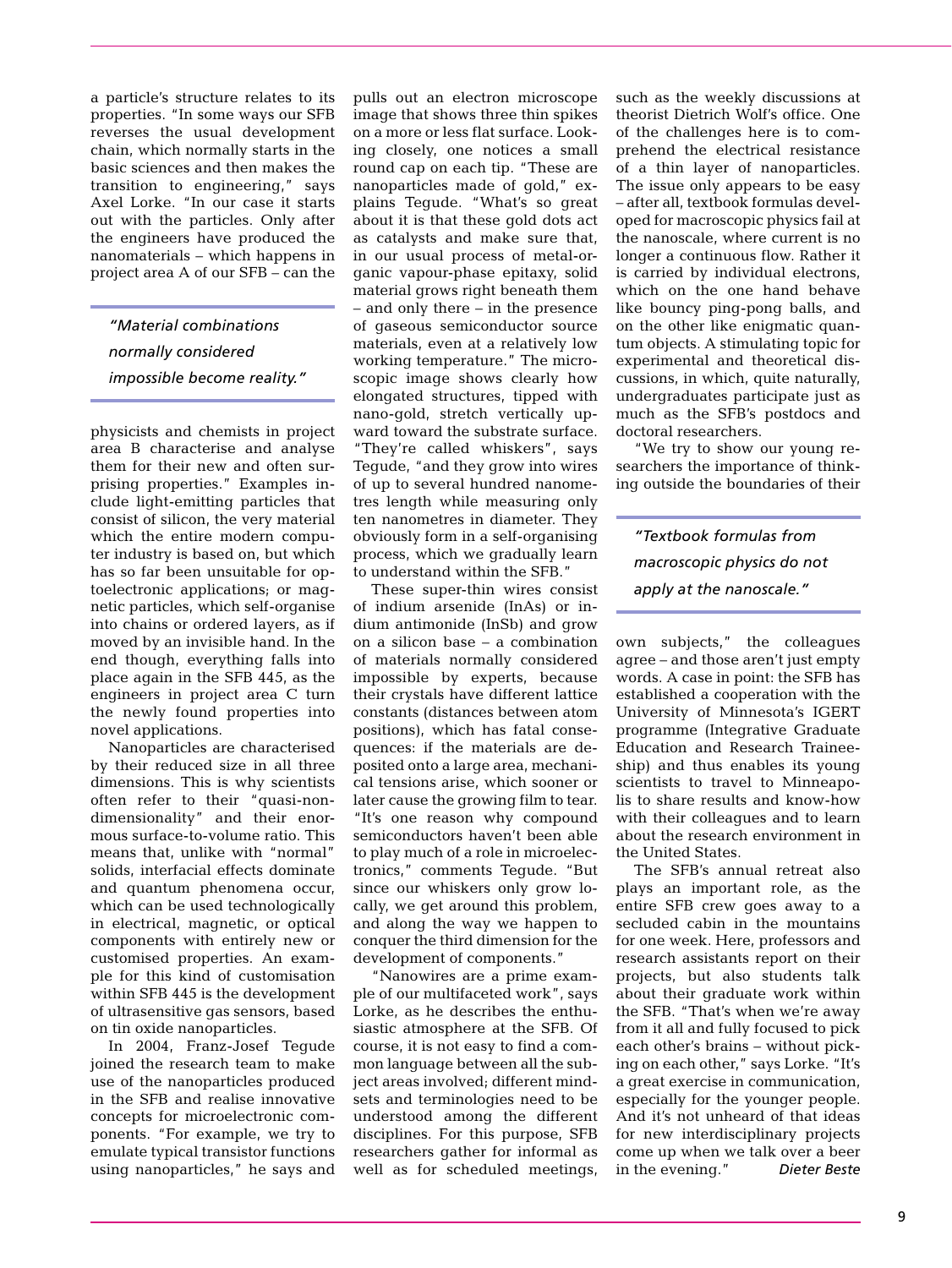#### Cells into Tissues

## **Nature's Repair Shop**

skinned knee isn't all that bad – the wound will heal within a few days. A damaged liver will regain part of its function within a few weeks. Donating blood is not a problem, because the loss will quickly be replenished. Still, our body's own ability to repair damage is limited. No one can make a lost arm grow back. The axolotl, however, can. If this Mexican salamander has, for example, its tail cut off, it will restore it completely – backbone, nerves, muscles, blood vessels and all.

"The axolotl is the king of regeneration, and there's a lot we can learn from it," says Gerhard Ehninger, coordinator of SFB 655 "Cells into Tissues: Stem Cell and Progenitor Commitment and Interaction During Tissue Formation" at the Technical University of Dresden. The sources of tissue formation are stem cells, two variations of which are interesting to biomedical researchers. All-rounders are the "pluripotent" embryonic stem cells that have not yet decided what they're going to be. They develop on approximately day four after the ovum has been

fertilised in the inner cell mass of the blastocyst and are then able to differentiate into any cell type the organism needs. But the adult body still has a reservoir of stem cells, for example in the skin, the intestines, the bone marrow and the brain. These adult stem cells are specific to a certain type of tissue. However, their ability to develop into mature cells is more or less limited, depending on the organ, and when they do, the number of stem cells decreases because they cannot regenerate indefinitely.

"Cultivating limbs or complex organs is science fiction," says Ehninger. But the SFB's researchers do hope to be able to jumpstart nature's repair shop in the future. "How can we train stem cells in or outside of the body to help them correct injuries better or replace missing tissues?" To begin answering this question, one needs to understand what causes a stem cell to become a certain body cell and to behave in a useful and friendly manner within the target tissue. Because a remarkable group of internationally renowned researchers has taken up residence

in Dresden – not least thanks to the state of Saxony's biotechnology initiative – it was an obvious choice to combine this rich expertise into an SFB. In 2005, experts in molecular and cellular biology, bioengineering and medicine joined forces to uncover the mystery of tissue formation. They focus on the haematopoietic system – stem cells in the bone marrow and blood – and the nervous system, down to the pancreatic islet cells that produce insulin.

While the day care centre at Dresden's university clinic looks after her child, Elly Tanaka can devote her full attention to the axolotl. The American scientist, who works for the SFB's partner institution, the Max Planck Institute of Molecular Cell Biology and Genetics, wants to know how this salamander manages to completely regenerate its spinal cord. Why can't mammals do this? After all, they too have neural stem cells. SFB project leaders Wieland Huttner from Germany und Denis Corbeil from Canada were able to isolate neural stem cells in mice after they had discovered on the cell surface a marker called prominin. Just like embryonic stem cells, according to Huttner's hypothesis, they seem to be able to divide asymmetrically: on the one hand they can multiply, and on the other hand they can specialise into nerve cells – albeit only in test tubes. Rather than prompting stem cells to differentiate, the brain prefers a less effective route: it compensates for an injury by creating new connections between undamaged neurons. Examining the axolotl for clues, Elly Tanaka has already discovered that neighbouring cells are in part responsible for whether or not a neural stem cell differentiates. In the spi-

*Axolotl as model: this salamander is the king of regeneration.*

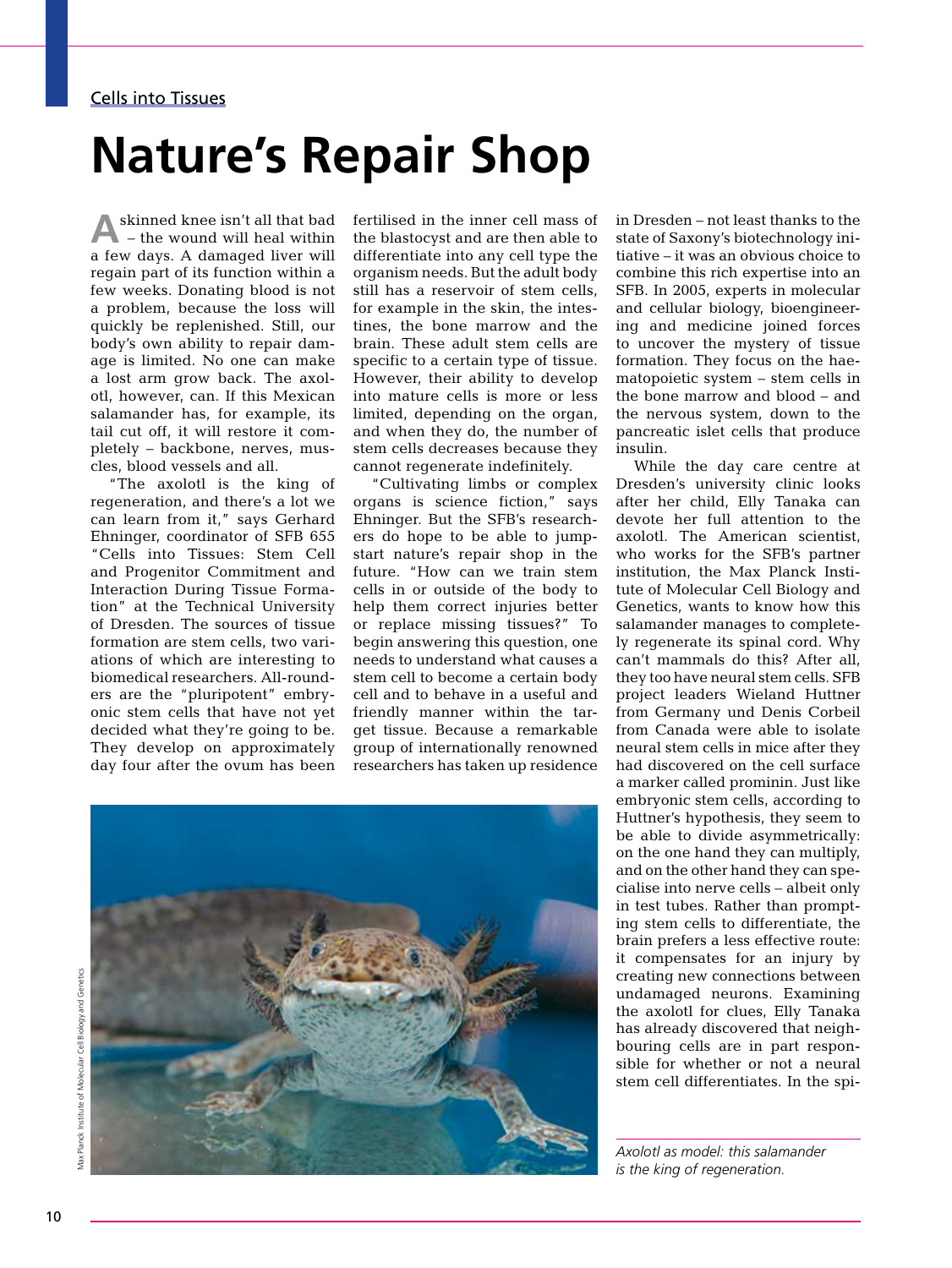

*This electron-microscope image shows blood stem cells that have grown for seven days on mesenchymal stem cells, which function as "developmental aids".*

nal cords of mammals, however, this kind of interaction between cells appears to be blocked by certain signal molecules. Now she wants to implant neural stem cells from mice in injured axolotl tails to find out whether it is possible to "infect" mammalian cells with the salamander's self-healing strategies.

Martin Bornhäuser

The strange thing, according to Ehninger, is that while the cell biology of neural stem cells is quite well known at this point, these insights have so far resisted medical utilisation. When it comes to haematopoietic cells, however, the opposite is true: knowledge about their cell biology is quite limited, and yet leukaemia patients, for example, whose own degenerative bone marrow needs to be destroyed by chemotherapy, have been successfully treated with blood stem cell transplants. Dresden has one of Europe's largest centres for these procedures. To be able to even detect the sparse number of stem cells in the bone marrow or blood, Ehninger also uses the marker molecule prominin, which can be found on the membranes of blood stem cells as well as on those of neural stem cells. Because they can be purified much better today than in the past, the risk of the recipient's body showing a defensive reaction is also lower.

Little is known so far about how implanted blood stem cells settle into their niche in the bone marrow, or how they multiply, differentiate and survive there. To date, says Ehninger, there has been no successful attempt to reproduce blood stem cells outside the body. More precise knowledge would be a boon to transplantation medicine. A clue might be held by so-called mesenchymal stem cells, also located in the bone marrow. They apparently stimulate the self-renewal of blood stem cells and support them in making red and white blood cells as well as platelets. These two cell types, according to Corbeil's theory, are able to communicate thanks to certain surface proteins, including prominin, and corresponding receptors. The researchers try to get to the bottom of this collusion between mesenchymal and prominin blood stem cells by recreating their natural bone marrow niche. Together with materials scientists from the Leibniz Institute of Polymer Research, Martin Bornhäuser cultivates the cells on a plastic matrix whose surface is covered with natural body proteins.

Ehninger's goals for this project are highly ambitious. After transplantations, it turned out that the descendants of especially pure blood stem cell lines showed up in other tissues as well. The fact that they did not – as was often feared – simply fuse with body cells might be a sign that prominin blood stem cells are able to differentiate into other tissue types as well, and are thus "multipotent". Ehninger wants to cultivate them and implant them into mice to see whether they actually form not only blood cells but also muscle, kidney, or nerve cells.

"To be able to assess the possibilities of adult stem cells you also have to study embryonic stem cells," says Ehninger, "because they're the blueprint for the entire tissue formation." Australian Francis Stewart works with those in mice. "They have two notable qualities," he says. "For one thing, they divide indefinitely and very quickly. For another, mice are unique among mammals in that under stress they can stop embryonic development at the blastocyst stage." To be able to study the differentiation of these cells as well

as the function of certain genes, he develops, on this basis, methods that will help him to cultivate them and preserve their pluripotency. Undifferentiated stem cells, unlike more mature ones, have no epigenetic markers yet. The epigenome is a kind of master plan outside of the DNA: "Epigenetic markers in cell development are kind of like locks, in that they perpetually seal decisions about the direction in which a cell lineage specialises," says Stewart. Investigating them would not just provide insights into the steps involved in stem cell differentiation – picking these locks would also enable scientists to reprogramme adult cells and "reboot" their descendants.

Nobody knows yet whether murine embryonic stem cells are similar to human ones. For a project outside of the SFB, Stewart now has been granted permission to research human embryonic stem cells as well. German law currently restricts the use of surplus blastocysts from in vitro fertilisations to those generated in other countries before 1 January 2002. Stewart thinks that ethical qualms may eventually be dispelled: "If embryonic stem cells can do everything, they can also become egg cells." No new embryos would be needed at that point. But until then, Ehninger believes, it would be important for the quality of research to be able to work with younger cells – just old enough to be sure they were not produced specifically for this purpose.

"The competition between adult and embryonic stem cells is open," says Ehninger. "But our ultimate goal for the 12-year maximum funding period is to advance, at least in one of our fields, a new therapy to the point where we actually can heal patients."

*Marion Kälke*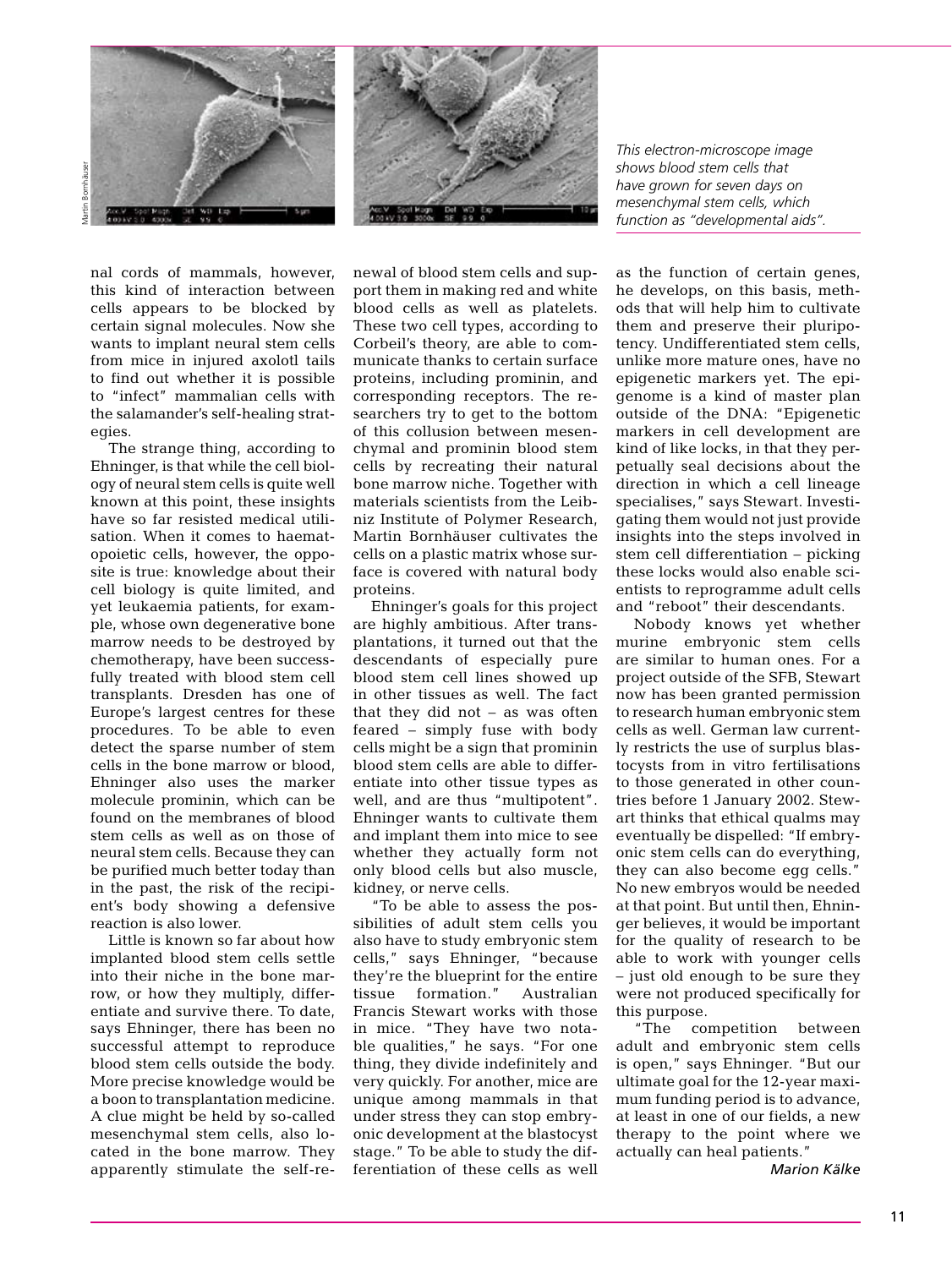# **Learning and Forgetting**

**N**ew communication technolo-gies, aided by the internet, promote a process in which businesses increasingly become placeless. While industrial manufacturing just a few years ago still entailed many workers concentrated in one location, the boundaries of production plants are now becoming blurry. The parts of an automobile, for instance, may now arrive from all corners of the world and be assembled by an invisible guiding hand at locations that can change any day. And thanks to laptop computers and PDAs, today's information elite can set up office anywhere, anytime.

"This has consequences that go far beyond what meets the eye," says Otthein Herzog, coordinator of SFB 637 "Autonomous Cooperating Logistic Processes: A Paradigm Shift and its Limitations" at the University of Bremen. "Internal and external logistic processes across companies are becoming increasingly complex, and the markets accelerate this process even further by changing from sellers' markets, which are essen-

*"Let that container from China decide how to get to Bremen."*

tially maintained by centralised supply chains, to buyers' markets, in which a wide variety of individual demands try to coax ever new streams of products."

Logistics is therefore due for a paradigm shift, as summarised

by Herzog's slogan "From conventional to autonomous control". Logistics companies traditionally use hierarchically organised information and communication structures. But as markets become ever more dynamic and logistic networks more complex, centralised planning will no longer be enough to make sure that the right product gets to the right place at the right time. Distribution processes will need to be automatic, with increasingly autonomous and decentralised controls. "That container from China on the ship to Bremen will have the intelligence to know what its cargo is, how perishable the goods are, what its current location is, and by way of which transfer stations it will best reach its destination."

Since the beginning of 2004, researchers from disciplines as different as economics, production engineering, electrical engineering, computer science, and mathematics have been working hand in hand within SFB 637. They want to find out to what extent logistics systems can be left to the devices of autonomously controlled processes. As of yet, unanswered questions abound: It sounds so simple, but what exactly are autonomous logistic processes, and how are they different from externally controlled processes? How does autonomous control change order processing? How can these new processes be modelled, and which methods can be used? How can autonomously controlled processes be measured and evaluated?

"Logistics as a research focus at the University of Bremen relates to a traditional core competency of Bremen-based business," says

*Two demonstrators give lab visitors a sense of the work SFB 637 does for autonomous processes*  sFB637 *in automotive logistics*.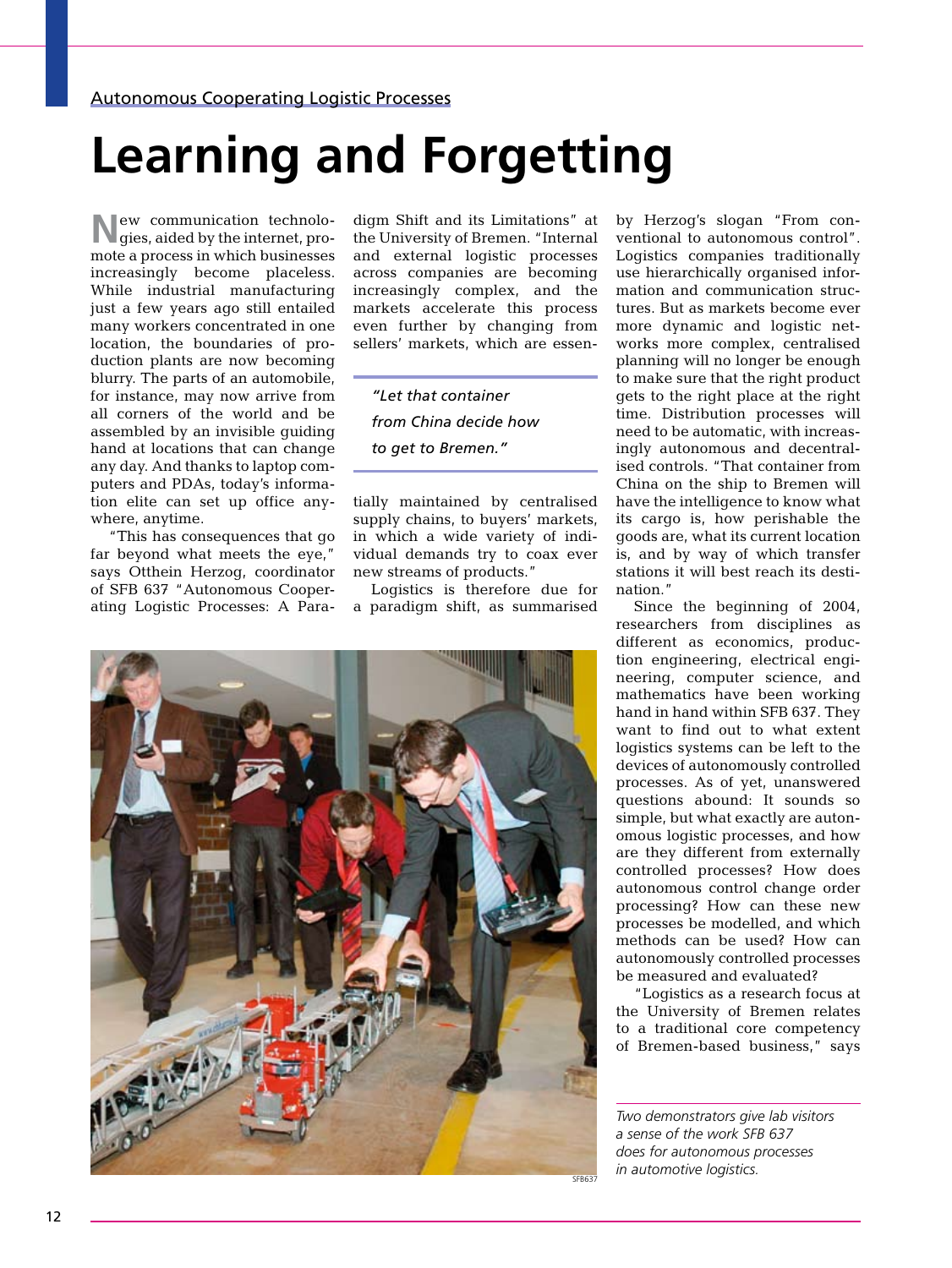Herzog, adding that a research network for logistics had been in place for quite a while at the university. The idea to establish an SFB was the brainchild of engineer Bernd Scholz-Reiter from Cottbus, who in 2000 became professor of production engineering in Bremen. He saw at this university a wide-ranging scientific potential to explore issues of autonomous control in logistics collaboratively from a variety of perspectives. "One of our initial tasks was, of course, to clarify the terminology," he says and introduces the SFB's working definition: autonomous control describes processes of decentralised decision making in heterarchical (horizontal rather than vertical) structures. It presumes interacting elements in non-deterministic systems that are capable and enabled to make independent decisions, and it aims to achieve "increased robustness and positive emergence of the total system due to distributed and flexible coping with dynamics and complexity". Positive emergence? "It's a term from systems theory," explains Scholz-Reiter. "Complex, autonomously controlled systems may develop properties that can't be understood as the sum of the individual components. Emergence is a typical feature of biological systems."

In addition to modern information and communication technologies, new developments in computing were another source of inspiration for the researchers in Bremen: Soon it will be possible to tag all kinds of goods not just with passive barcodes but with radio frequency identification chips that communicate actively. The initials RFID spur the imagination not only of researchers but also of professionals in the logistics industry. Together with wireless communication networks, satellitebased positioning systems, modern sensor technology, and continuously expanding computing power and data capacity in tiny spaces, RFIDs make the vision of autonomously deciding intelligent logistic objects, putting together their own itineraries almost like travellers, "a distinct possibility", comments Michael Freitag.

Freitag, also an engineer, is the managing director of SFB 637. He organises fortnightly talks, which always include guest speakers from other universities as well as businesses. To promote internal and external communication, he publishes an eight-page newsletter twice a year that gives interested readers, especially among the business community and the general public, a chance to learn about the SFB's work. At the 2006 Hannover Fair, the SFB exhibited a "smart" container, prepared by the scien-

*"Many technologies for autonomous control are already, or will soon be, available."*

tists as a demonstration platform to provide, at a reduced scale of 1:16, a glimpse into the future: The scenario involved shipping fresh fish from Bremerhaven to Frankfurt, with an electronic waybill that could be accessed anytime, anywhere by software agents with a knowledge base. "Throughout this scenario there are all kinds of internal and external disruptions such as congested highways and communication breakdowns and cooling outages," explains Freitag, "all of which our container can recognise and thereby trigger decision processes in and between software agents."

From the beginning, the SFB has been guided by the idea that the results of basic research should be implemented in the real business world even while the SFB is still in progress. Right in its first year, it sponsored an industry colloquium with about 80 logistics professionals from businesses small and large. "These conversations helped us ask sharper questions," say Otthein Herzog und Bernd Scholz-Reiter in unison. In a total of 13 projects, the scientists in Bremen examine the foundations of modelling autonomous logistic processes, develop methods and tools, identify potential areas of application – and even within this first funding period,

they are preparing to increasingly focus on developing applications beginning in 2008.

But they are not quite ready yet. The first two years have proven the old adage about the devil in the details: "Many of the useful technologies we need for autonomous control have already been developed or will be available in the near future," says Scholz-Reiter. "But the bottleneck we have to get past with our research is the overall organisation." Economists do have organisational theory models, but those need to be adapted to the task of autonomous control. Different technologies have to be integrated to cooperate fruitfully, and "developing the algorithms for all of that is going to be a tough piece of work for us, because we're looking at systems that behave in a non-linear, dynamic way, and there are no analytic methods to describe these yet."

"At the level of simulations we can already show how autonomous control works," says Herzog. "But the paradigm shift we mention in the title of our SFB hasn't been explored yet by a long shot." If logistic objects are to make autonomous decisions, they need, among other things, a knowledge base – just like humans do. These types of issues are being investigated by the knowledge management project. And how potentially scattered knowledge can be made available to technical objects in a way that makes sure they use the right information – that is the kind of question asked by researchers in the risk management project. Two years into their endeavour, they know about the importance not only of creating a knowledge base for interacting software agents, socalled multi-agent systems, but also of something human beings know all too well: forgetting. "Learning and forgetting knowledge – that's an unsolved mystery," says Herzog. An RFID chip on a logistic object has to be capable of forgetting, simply because its storage capacity is limited – "and even a container that had to select a route several times before, in similar situations, should only be able to remember the right paths." *Dieter Beste*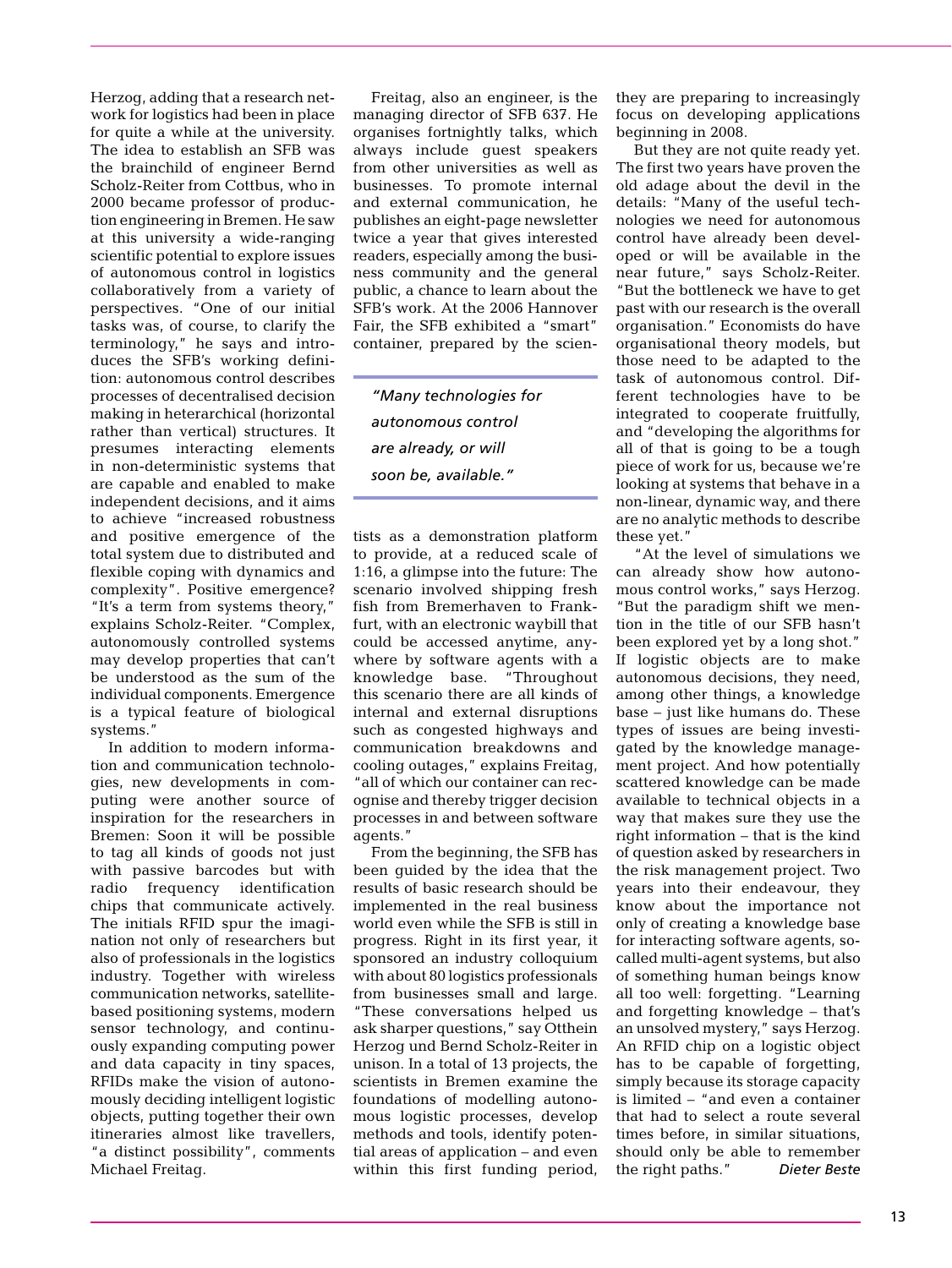# **Dangerous Shapeshifters**

"Basically, malaria can be contained using simple tools," says Olaf Müller, who heads the working group for malaria combat in SFB 544 "Control of Tropical Infectious Diseases" at the University of Heidelberg. "And these tools are bed nets that have been treated with insecticides." The key is pyrethroid, an insecticide with no adverse effects on humans. Mosquitoes of the *Anopheles* genus cannot stand its odour and hence buzz off. And if they still happen to come into contact with the chemical, they die. "When all households put up these nets, it drastically reduces the number of mosquitoes," explains Müller. Field studies in the 1990s, in which Müller participated, proved how effective bed nets are in protecting small children and pregnant women.

Still, many scientists stopped short of recommending treated nets. A long-standing hypothesis had it that children who were never bitten by mosquitoes will not be able to develop immunity. It was feared that they might end up with even worse cases of malaria later in their lives. Many children, such as in Africa, whose blood is injected with different variants of the parasite through hundreds of mosquito bites, gradually form a defence which, while not protecting them against the disease entirely, will at least prevent the worst.

But this immunity is no reason to relax. Tropical fever claims one to two million human lives each year. The fact that 20 percent of children in Burkina Faso die before they reach the age of five, and one-quarter of them from malaria,



prompted Olaf Müller to conduct a study in that country's Nouna region. It proved that mosquito nets do not simply postpone child mortality and that children who sleep under nets actually enjoy more robust health than those who do not. The World Health Organization (WHO) includes malaria prevention in its programme as one of the most important strategies. Now Müller wants to make sure that enough nets are hung in each village. "That exactly is the weak spot." In a new study he wants to find out which measure works best to increase acceptance of these nets among the population.

 For many years, the Nouna Health Research Centre, which belongs to the Burkina Faso Ministry of Health, has been a partner of SFB 544, whose work clearly does not stop at the lab door. Scientists from Heidelberg and Nouna conduct epidemiological and demographic studies, perform drug and vaccine trials, and do research on healthcare system development, including efforts to provide people with health insurance. The University of Heidelberg is the only German institution that cooperates this closely and across disciplines with an African research station. "It's important that our work helps those who need it most," says SFB coordinator Hans-Georg Kräusslich. One-third of all deaths worldwide are due to infectious diseases, and sub-Saharan Africa holds the sad record in this category.

While most of the SFB's projects focus on malaria, some others look at the AIDS virus HIV and at trypanosomatids, which cause conditions such as sleeping sickness. The biggest and most

*Fighting malaria: In a patient study in Burkina Faso, physicians test the combination drug BlueCQ.*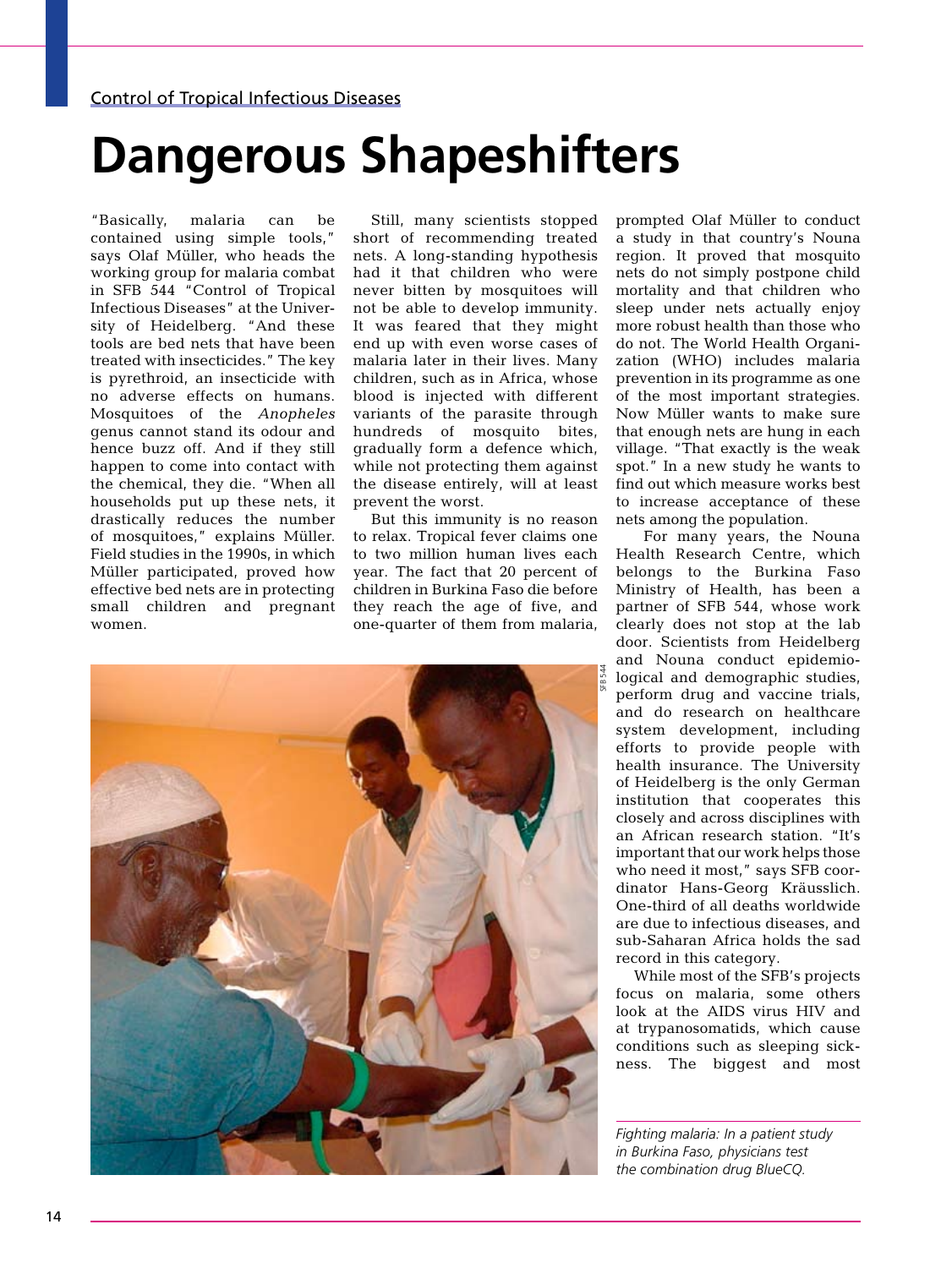*Outguessing the AIDS virus requires understanding the interaction between the pathogen and the infected cell: HIV particles that attach to the cells are marked with a fluorescent protein.*

crucial part of the SFB's work is done by scientists in Heidelberg: biomedical research, therapy and drug development, clinical trials. "The fact that we have to bridge all these areas means that people talk more," says Kräusslich. The SFB employs an unusually high percentage of young researchers; six of them are already project leaders. An independent junior research group, with dedicated DFG funding to promote the integration of young scientists, is also part of the network. Junior research groups in SFBs, similar to those under the DFG's Emmy Noether Programme, receive especially generous financial support.

As different as the parasite *Plasmodium falciparum*, which causes lethal malaria tropica, and the AIDS virus may be, they share a frightening ability to constantly change and thus become resistant to drugs. This is the reason why the researchers can never rest on their laurels. Kräusslich has been studying HIV for 18 years now. Among the topics he studied during this time are the virus's sophisticated resistance mechanisms. All the drugs that are currently available inhibit or block the virus's ability to replicate in the infected patient's body. But again and again, and with breathtaking speed, it keeps altering its structure in mutations and thus eludes its attackers.

This is why HIV patients today are treated with a combination of drugs – if one doesn't work, others may still have a chance to keep the pathogen from reproducing. However, if the point of attack remains the same, there is a risk of cross resistance: if the virus is already resistant to five different inhibitors, a sixth one may not be able to get to it either. "For this



Marko Lampe, Department of Virology, University of Heidelberg

reason, and also because of the side effects, there's a need not just for new agents but for new classes of agents," says Kräusslich. New mechanisms must continually be identified to allow intervention at various stages of viral development.

Kräusslich's own project looks at the viral particles that are released during the last stage as the virus leaves the infected cell. A possible target for antiviral drugs could be the assembly process. "You can think of it like a Lego structure," explains the virologist. "If we can manage to insert a piece somewhere that doesn't fit, there won't be a house – or, in our case, a virus." Such a piece – a short protein fragment has already been generated by the researchers. "We've been able to do it in vitro but not yet in the complete virus," says Kräusslich. "Pharmacological development is still a ways off. For now we want to prove that assembly inhibition is feasible to begin with."

Sometimes it helps to take an unusual path. Biochemist Heiner Schirmer, who researches malaria medicines at the SFB, had the idea of bringing back an ancient, longforgotten substance to outsmart the *Plasmodium* parasite's resistance – methylene blue. It was first used in the late 19th century by Paul Ehrlich to successfully treat malaria patients. Schirmer wanted to combine it with the staple drug chloroquine, whose efficacy against *Plasmodia* is waning. Methylene blue is doubly effective because it inhibits glutathione reductase, an enzyme that protects the parasite both against being attacked by our immune system and against chloroquine. For a patient study on the combination drug BlueCQ, Schirmer received the Dream Action Award from the Dutch chemicals group DSM in 2002.

"Schirmer had no experience with clinical trials," remembers Olaf Müller, "so he approached me within the SFB." They put together a multidisciplinary team that began testing BlueCQ on patients in Burkina Faso. Ultimately the scientists had to face a setback – the synergy between the two substances was not sufficient. Today, however, they have once again cause to be hopeful: laboratory tests have shown that methylene blue harmonises well with artemisinins, a new group of drugs extracted from a Chinese wormwood plant. A total of 180 patients, who currently participate in a pilot study, hope that this cocktail can cure them.

"The best weapon, of course, would be a vaccine," says Müller. Taking the first step, SFB project leader Hermann Bujard has been able to identify a protein in the *Plasmodium* parasite that is considered a vaccine candidate and, according to Müller, "reason to be cautiously optimistic". HIV vaccinations, however, are currently not on the horizon. The sad part, says Kräusslich, is that there is actually an easy way for people to protect themselves – "avoid getting infected". That is why education remains the most important task. But the fight must continue on all fronts. One of them brings basic researcher Kräusslich closer to the daily lives of the people who are affected in Burkina Faso. This project aims to keep HIV-positive mothers from transmitting the virus to their children, at birth and then through breast milk. To be able to effectively treat mother and child, he checks the patient's immune response and the resistance of her virus. "This project in particular was initiated at the request of our colleagues in Nouna, because up to that point there were no counselling or treatment programmes for HIV in the entire region," says Kräusslich. "It never would've happened without the SFB."

*Marion Kälke*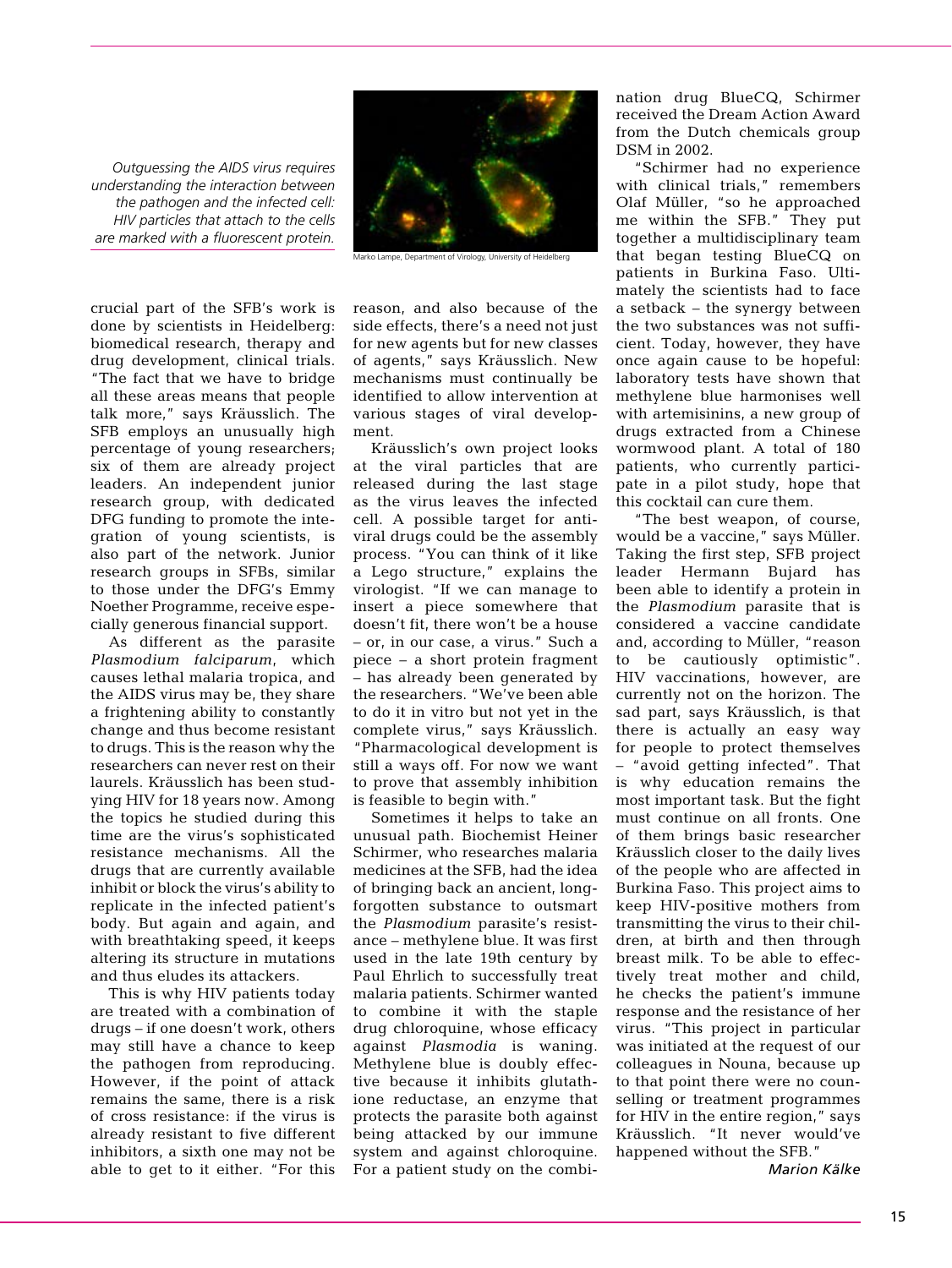## **Control of Quantum Correlations in Tailored Matter**

**W**hen experimental physicists, meet theoretical physicists, when nanophysicists want to talk to quantum opticians, or solid state physicists to quantum information scientists, a blackboard and chalk may be needed to cope with a Babylonian jumble of terms – only the formula written on the wall will bring clarity. "For example, in semiconductor physics we refer to the quality of a resonator as quality factor," says Reinhold Kleiner, "but opticians call it finesse." This Friday, the colloquium of SFB/TRR 21 (TRR stands for Transregional)

physicist at the University of Tübingen, once again hosted a panel of about two dozen scien-

They meet every other week at rotating locations because the Transregional SFB also includes physicists from the universities of Ulm and Stuttgart, as well as from the Max Planck Institute for Solid State Research in Stuttgart. In mid-2005 these researchers teamed up and set out to control quantum matter. They also hoped they could discover new states of matter, which they suspected to exist somewhere in the limbo between mesoscopic systems – the domain of solid state physics – and quantum gases – the research field of quantum physicists. The latter topic received a major boost in 1995, when the so-called Bose-Einstein condensation of ultracold atomic gases near absolute zero was realised for the first time. This achievement earned American scientists Eric Cornell and Carl Wieman and US-based German

was held in Tübingen, and Reinhold Kleiner, one of the project leaders and a solid state

tists.

researcher Wolfgang Ketterle the 2001 Nobel Prize in Physics.

"In 1997 we were first in Europe to produce Bose-Einstein condensates," says Wolfgang Peter Schleich, quantum physicist at the University of Ulm. By "we" he means the DFG-funded research group that was formed in the mid-1990s and ultimately led to the proposal of SFB/TRR 21.

The transregional variation of an SFB is often favoured by applicants when the expertise needed for the chosen research area is not available at one single university

*"We're building a bridge between atomic and solid state physics."*

and therefore requires cooperation with others. At the same time, the standard against which

potential Transregionals are measured in terms of partner choice and scientific quality is especially high. Reviewers apply stringent criteria: the work packages that the various universities contribute need to complement each other perfectly, and only the best of the best in science may be included in the network. In addition, each university has to make the topic of the SFB/TRR a core research area.

From the very beginning, a driving force behind the inception of SFB/TRR 21 was Tilman Pfau, who in 2000 left the University of Constance to head the 5th Institute of Physics at the University of Stuttgart. Pfau is the coordinator of SFB/TRR 21. "In our former quantum gas research group we were only focusing on one aspect of the current Collaborative Research Centre though," he says, "and that was the physics of cold atoms."

Tilman Pfau's research in SFB/ TRR 21 is still centred on Bose-Einstein condensates. In a worldwide first, his working group at the University of Stuttgart succeeded last year in condensing chromium gas at a temperature of 700 nanokelvins from more than 50,000 chromium atoms, and subsequently even from twice that number. Although Albert Einstein had predicted the phase transition from "regular" matter to a Bose-Einstein condensate as early as 1925, the experimental confirmation was not to happen until many decades later. Only laser cooling – recognised with the 1997 Nobel Prize – made it possible to cool atoms in the gas phase down to about 10 to 100 microkelvins. Since they are already quite motionless at this level, moving only a few centimetres per second in the gas cloud, atoms can be collected individually by physicists using magnetic or optical traps, and chilled even further to just a few 100 nanokelvins with a technique called evaporative cooling.

And then, close to absolute zero, it happens: atoms lose their independence and behave as one single quantum-mechanical object. Their classic manifestation as individual, distinguishable particles suddenly flips into a new state of matter with collective, quantummechanical wave behaviour – in a Bose-Einstein condensate, atoms become indistinguishable. Characteristic is the coherence of the wave behaviour, meaning the uniform wavelength throughout the entire extension of the condensate, along with the formation of entirely new properties of matter. Physicists have suspected for a while that this fundamental difference to "regular" matter might be the basis for macroscopic quantum phenomena such as superconductivity or superfluidity. "Our Bose-Einstein condensates of chromium atoms, for example, showed ferro-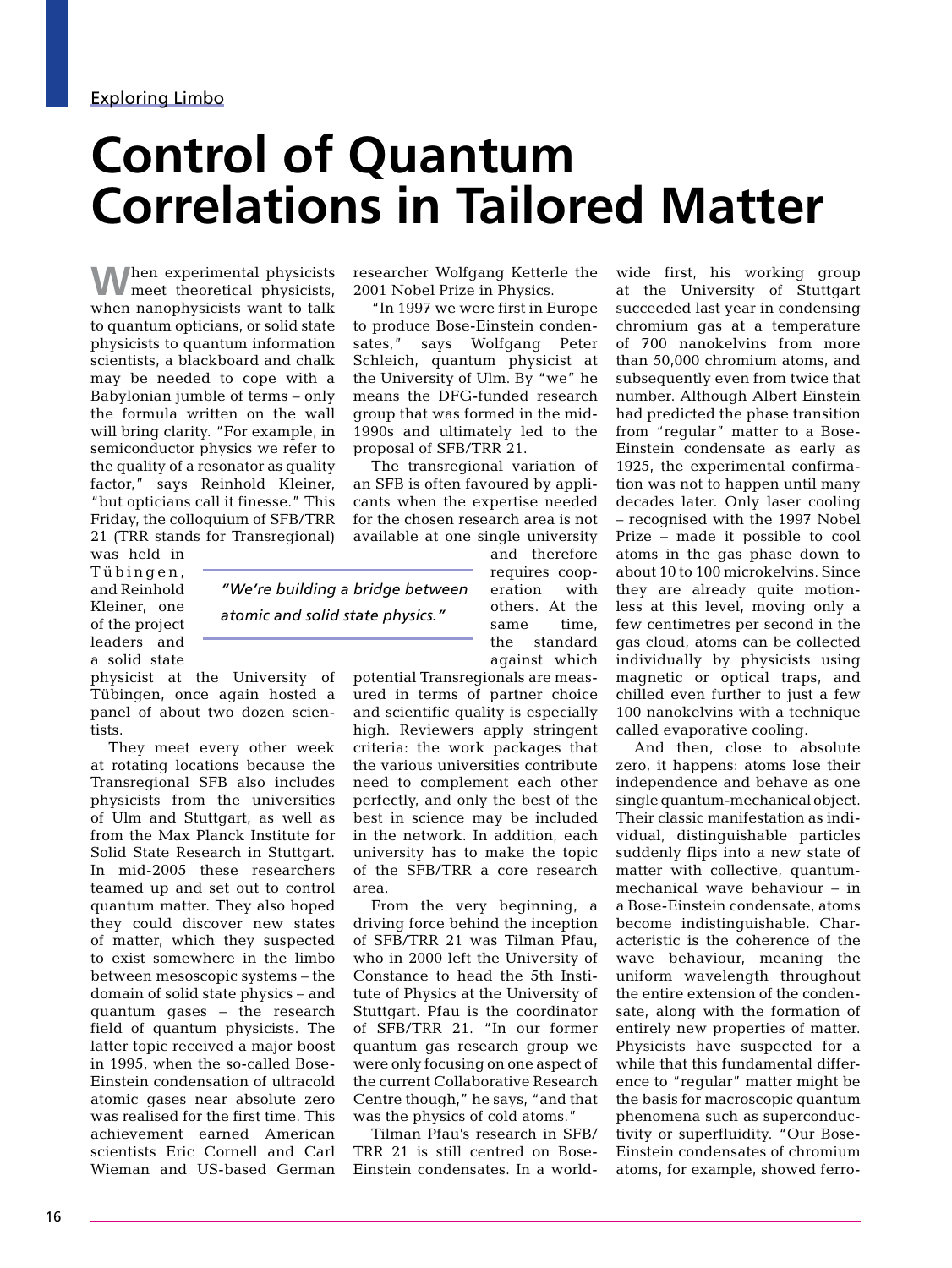

*Experimental setup at the 5th Institute of Physics, University of Stuttgart: It allows Tilman Pfau and his team to transform 100,000 chromium atoms into a Bose-Einstein condensate. The top right part of the picture shows the laser beam being reflected into the vacuum chamber for cooling.* 

magnetic properties," reports Pfau. He suspects that chromium condensates may at some point be used in nanotechnology as a source of atom lasers to deposit individual atoms on surfaces, with high resolution.

Ultracold atoms, quantum gases, Bose-Einstein condensates – this is just one of 14 projects in SFB/TRR 21. "In a sense we're approaching from two sides the middle of a bridge that we're building between atomic physicists and solid state physicists," says Tilman Pfau. Because once the conversation got underway, it quickly became clear that "the physics of atoms and of mesoscopic systems with object dimensions of 10 to 100 nanometres, which are also ruled by quantum effects, are actually quite similar."

The common goal of the various physics disciplines in SFB/TRR 21 is to utilise the partially complementary control options in order to direct multi-particle quantum correlations and use the commonalities of mesoscopic systems and quantum gases to find new states of matter, generate new dynamic quantum states, understand scaling behaviour from few-body to many-body systems, manipulate and investigate the effects of decoherence, and control lightmatter states.

In fact, several successful attempts have been made in recent years to control quantum gases as interactive quantum matter in very well-defined geometries and at ultracold temperatures. "With our supercomputer at the University of Stuttgart, we can also simulate the interaction between particles," says Alejandro Muramatsu from the University of Stuttgart, another SFB/TRR 21 project leader. But he also points to the limits of theoretical virtual analysis of quantum matter: "When it was installed a year ago, our computer was the fastest one in Germany and, in its capacity as a vector computer, the fastest supercomputer in Europe – and still it only manages to show the behaviour of 36 particles."

The SFB/TRR researchers are confident that the techniques and methods from solid state physics will enable them to assemble quantum matter like in a Lego system. "I can't wait to see how the experimental findings are going to compare to our calculations," says Wolfgang Peter Schleich. "What is it going to look like for 30 particles? Will the experiment and the calculation arrive at the same result for 35 particles? And then, of course, I dream about new experimental territory – 40 particles, 50 particles, 100 even."

The optimistic faith in being able to strike lucky and make new discoveries in the no man's land between micro- and mesocosm is due to the fact "that after our initial talks across the intra-scientific cultural boundary we quickly realised we were already holding the necessary tools in our hands," says Reinhold Kleiner. "It took us a bit of time to see that, but once we did, it certainly electrified us." "Each community really has its own history and developed over time a shared understanding of the underlying physics," explains Pfau. "So if together now we learn how the other side looks at these things, we all benefit – and that's an added value this Transregional Collaborative Research Centre is going to generate." "And it's not just about mutual understanding – our techniques are different too, each community has its own methods," adds Kleiner.

Tilman Pfau and his colleagues therefore concluded that they needed to go out of their way in SFB/TRR 21 to establish a new basis of understanding among physicists. This entails, for instance, that doctoral researchers are required to spend at least one week on one of the other community's projects – collaborating, learning about other mindsets and methods, and finally giving a talk about their experience. "We're hoping that the euphoric enthusiasm that has gripped the project leaders will also catch on at the level of our doctoral researchers," says Pfau.

. *Dieter Beste*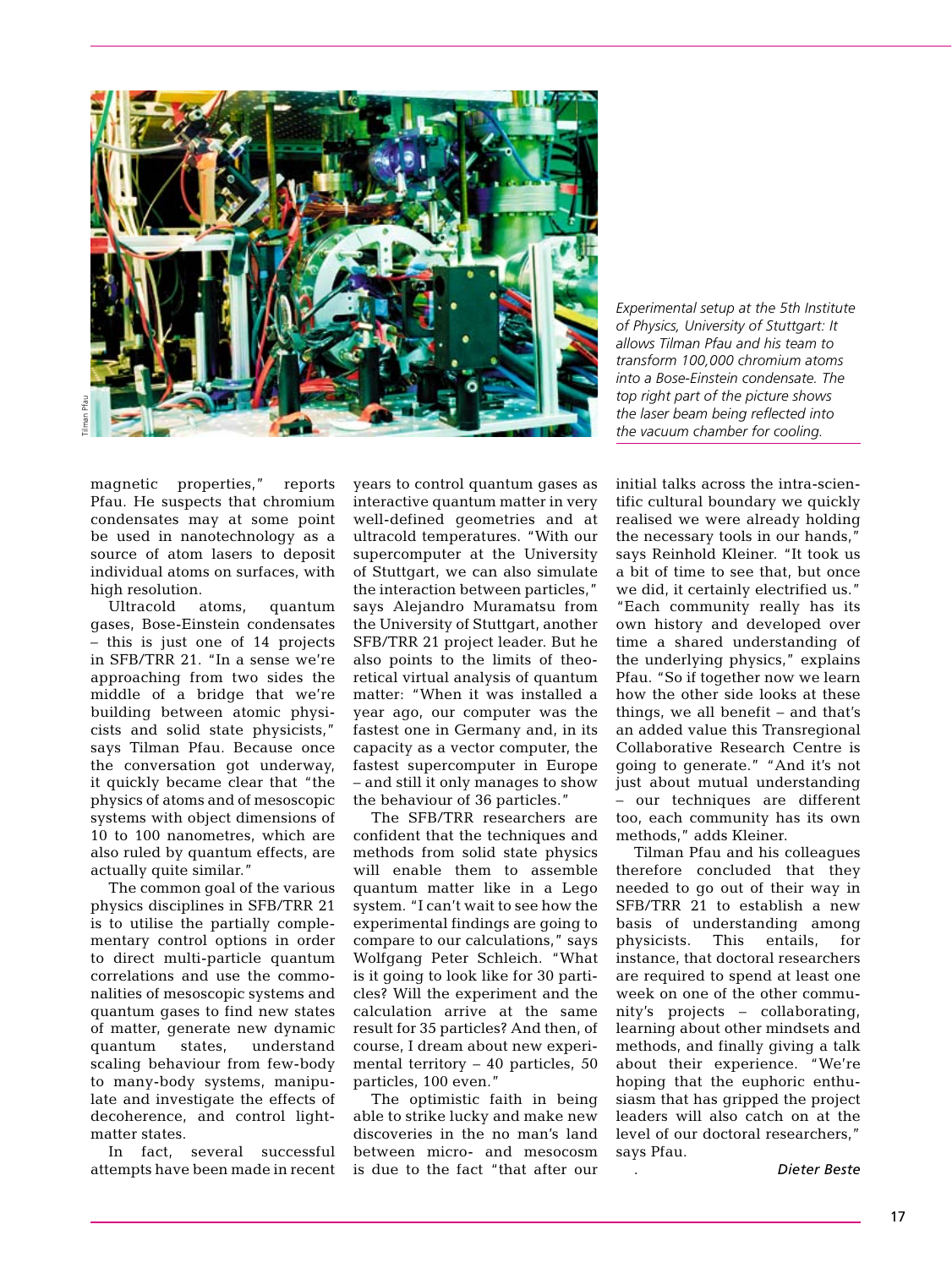## **Archaeology of Remembrance**

**O**ne of the most intriguing trig-gers of memory in literature is a piece of cake dunked in tea, a madeleine. An aunt used to give it to the narrator when he was a child. In Marcel Proust's novel *In Search of Lost Time* (1913), this experience is repeated many years later, and suddenly "all the flowers in our garden and […] the good folk of the village and their little dwellings and the parish church [...] sprang into being [...] from my cup of tea."

People prefer not to rely on their mental memory alone, or on coincidences of the sort encountered by this novel's protagonist. Rather, they use mnemonics such as photo albums, travel souvenirs – which have become commercial mass products – or an heirloom pocket watch. This topic was explored in an exhibition about "The Souvenir", in the broadest sense of the word, which was put together by the SFB 434 "Memory Cultures" at the University of Gießen and presented in 2006 at the Museum of Applied Arts in Frankfurt. It documented individual and collective efforts to outwit forgetfulness, be they serious, trivial, tacky, nostalgic or bizarre. In the Middle Ages, pilgrims brought relics home as keepsakes. In the 18th and 19th centuries, hair locks were artfully woven, braided and framed to commemorate a deceased lover. Other mementos symbolise political upheaval: models, made circa 1880, of the Bastille, the storming of which had unleashed the French Revolution; or chunks of the Berlin Wall, which were sold in the streets after the reunification of Germany.

Historians, by definition, are professional rememberers, chroniclers of previous events. Art and literary history also look back to the past. "In the nineties we

saw a shift in the humanities," reports historian Jürgen Reulecke, who heads the SFB. "On the one hand there was textbook history. But now there was suddenly an interest in people's experiences within their particular *Zeitheimat* [home in time]." After the SFB was founded in 1997, it developed into something like an engine of this trend.

The researchers investigate the question: "Who remembers what, and how?" – and their scope spans all the way from antiquity to the present. To be sure, memory is first of all something subjective and intimate that happens inside a person's head. But "it never occurs in a vacuum," says English literature scholar Birgit Neumann, who coordinates the SFB together with Reulecke. Memories are tied into social, religious, cultural, ethnic, generational and gender-specific contexts. "And transporting them effectively across generations requires the use of media." These include not only "things", as the exhibition in Frankfurt called them, but also spoken and written language, images and sounds, rituals, ceremonies, and performances. Over time, technological revolutions changed the media and, by extension, the character of the memories. This is the topic of the work groups, where young researchers feature prominently and which serve as a collaborative forum for the representatives of the 20 projects.

Memories are even a factor where one would not expect them to be. Sociologist Andreas Langenohl focuses on an industry that

> *Staged tradition: former Kenyan president Kenyatta in Kikuyu garb.*

actually specialises in anticipating the future – financial trading. He asked analysts and fund managers about the significance of the past and of memory in their day-today work. Of course they use chart techniques, which serve to forecast price development on a mathematical basis, to forge their strategies. They also consider the history of individual companies and their stock performance, because they have to justify any recommendations and decisions to their investors. "But every trader is also aware of the earliest incidences of speculative bubble bursts – the Dutch Tulip Mania of 1636 and the South Sea crash of 1720 in London." Not to mention more recent events that impacted the stock markets: the first Iraq War, the boom of the 1990s, the collapse of the New Economy hype in 2000. Langenohl thinks it peculiar that professional inves-

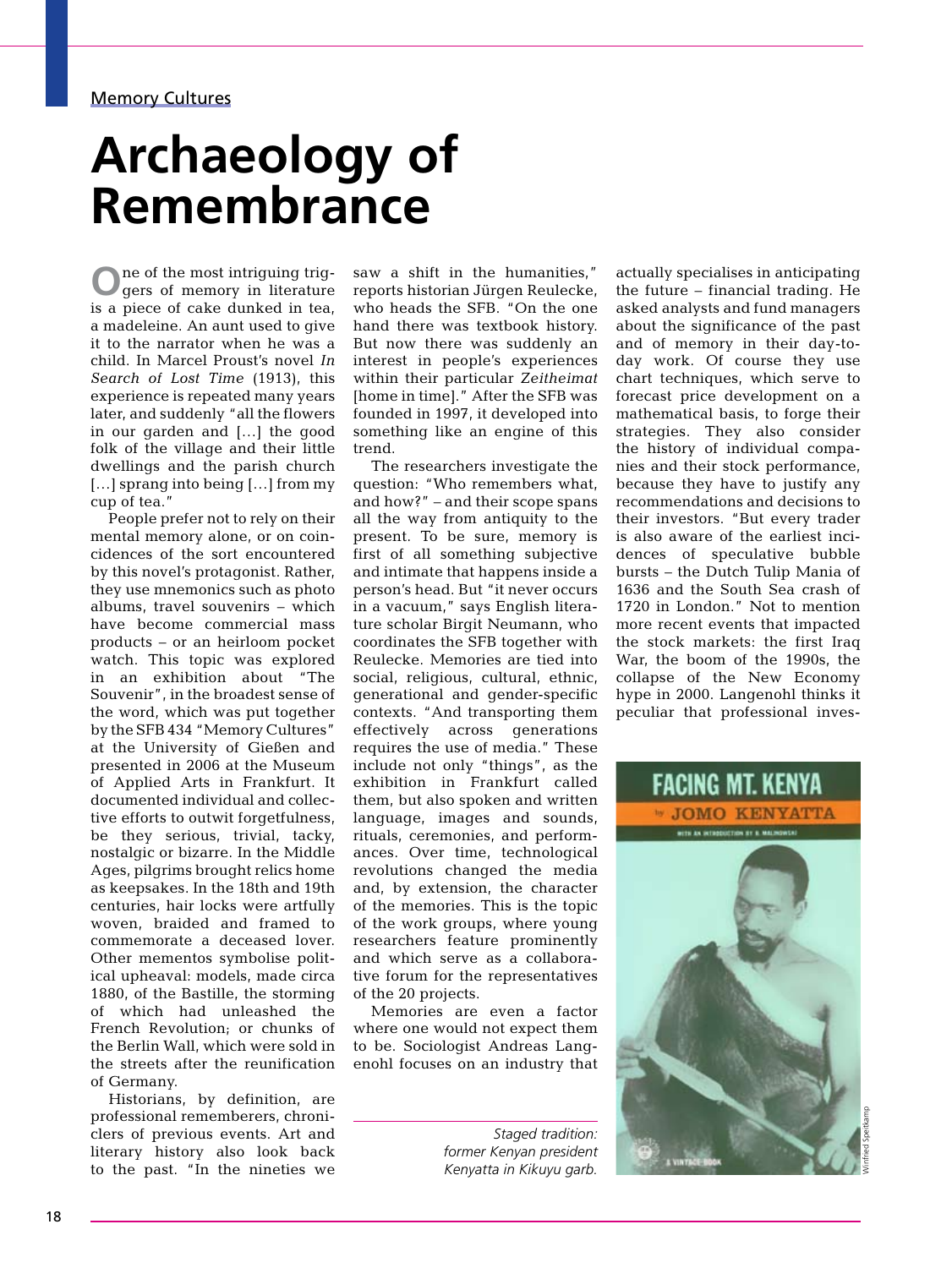

*In friendship albums, similar to today's autograph books, good friends immortalised themselves with dedications. The one in the picture, from 1792, belonged to one Johann Gottlieb Krantz.*

tors, in keeping with the principles of stock market guru André Kostolany, expect prices to rise in the long term based on the real economy – while on the trading floor, they're all about quick reactions, buying and selling rapidly. Their decisions follow the assumption that the other investors are also guided by previous crises, rumours, or success stories.

"We purposely chose the plural of the word 'culture' for the name of our SFB," explains Reulecke, "because it implies the changeability, diversity, and conflicts of memory." Financial experts remember the Iraq War differently from the Iraqis, who in turn remember it differently from US soldiers. And population groups everywhere are at odds about what is worth remembering in the first place. Taboos are common, and so is repression. The crimes of the Nazi regime, for instance, did not fully enter public awareness until the youth rebellion of the 1960s, after Germany was rebuilt – this too is the topic of an SFB project. A case in point of how difficult this remains for Germans is the construction of the Holocaust memorial in Berlin, which, among other controversies, raised the question of whether there is a "hierarchy of Nazi victims", as the magazine *Der Spiegel* put it. "At first, of course, the victims were the Jews, the Sinti and Roma, the population of the occupied territories, and the persecuted," says Reulecke. Forgotten to this day, however, are those who experienced World War II as children and who – unlike expellees, for example – have no lobby. In 2005 the SFB cosponsored a conference about "The Generation of War Children", and one SFB project examines the traumatic experiences of these "children without fathers".

Especially the radical upheavals of the last hundred years have given rise to conflicted memories. In cooperation with the Hebrew University in Jerusalem, Reulecke investigates, in another project, the cultural shock that young German Jews underwent when they emigrated to Palestine. Back when they were involved in the Weimar Republic's youth movement, they would "naturally hike through the German forests in Wandervogel groups". The scholars try to find out which notions they took with them to the foreign world.

A different confrontation of two cultures occupies historian Winfried Speitkamp. He examines how people in colonial and postcolonial East Africa reflected on their life histories and how in their memories the values, norms and attitudes of their colonial masters merged with their own. The encounter also shaped their notion of tradition, because between the experience of childhood and its remembrance lies a long period filled with new impressions. Among them, says Speitkamp, is interestingly also the influence that the critique of Western civilisation had on Africans in the early 20th century – it led them to construct a mythicised image of their own roots. In the colonial era, tradition furthermore became an instrument for politicians in their fight for national independence. Former Kenyan president Jomo Kenyatta (circa 1892 to 1978), for example, wrote his master's thesis in London about the Kikuyu people. When it was published in 1938 as the book *Facing Mount Kenya*, the cover photo showed him sporting traditional dress. "In real life, of course, he wore a suit."

Speitkamp's sources are mostly autobiographies. Obadiah Kariuki, bishop of the Anglican Church in Kenya, recounts in his memoir (1985) how he rose from a goat herder to a respected church elder. He explores the values of Western and traditional religion and culture, ultimately defining his own position in today's Africa as a synthesis of both. "Many others like him have constructed narratives of their lives that gave them meaning and identity," says Speitkamp.

Before long, the SFB will be able to remember its own history. When the 12-year funding period ends in 2008, the scholars will have a cornucopia of results to show for it: a wide range of books, including a special series with 27 volumes to date; an interdisciplinary series of countless lectures by guest presenters for Gießen audiences with intellectual interests; as well as intense collaborations with Jerusalem, with Cornell University in Ithaca, New York, and with European institutions. "What's exciting," says Reulecke, "is that the topic still won't be exhausted when the SFB is over." He is convinced that the younger generation of researchers will continue to follow the traces of remembrance. *Marion Kälke*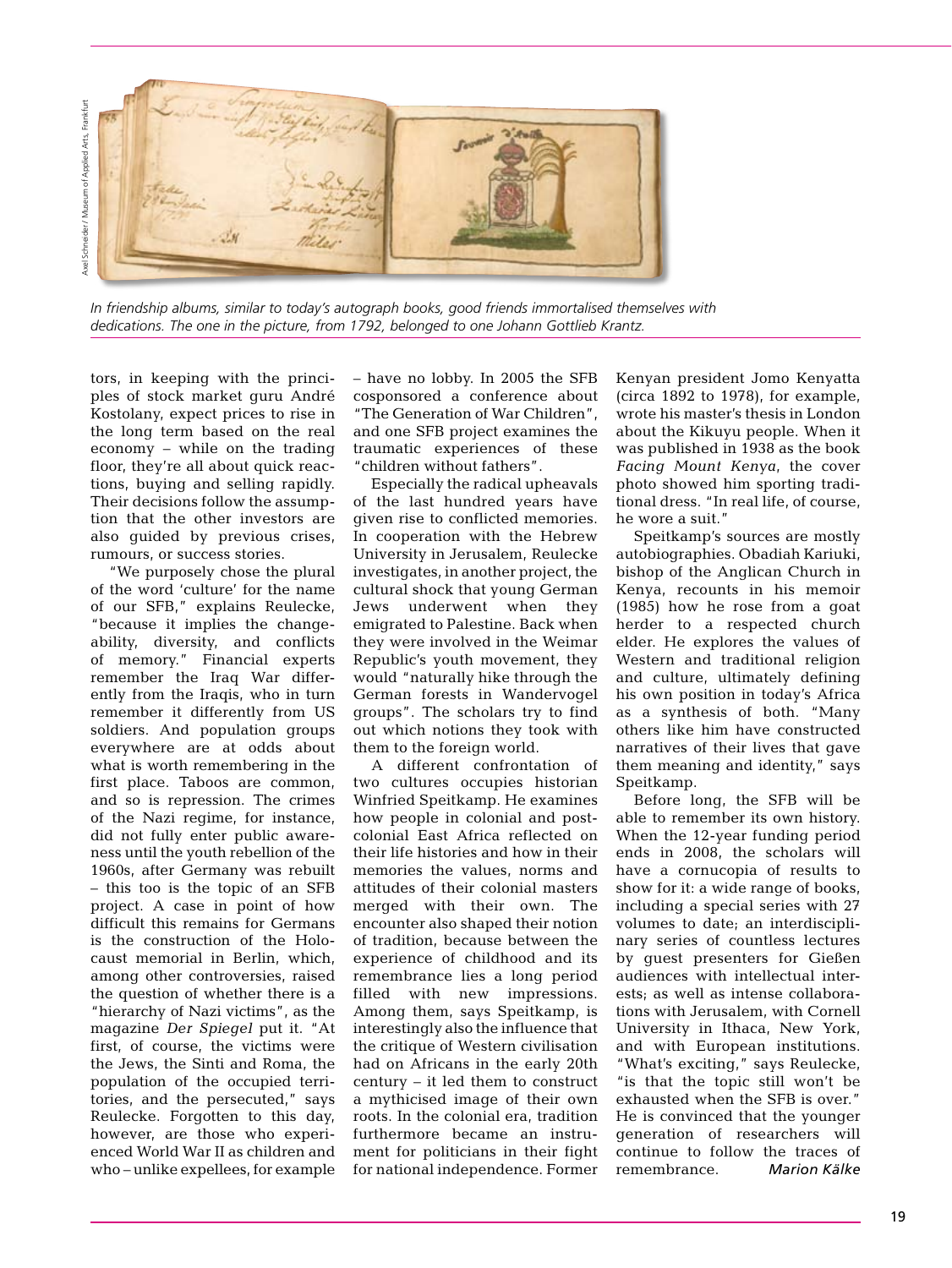# **The Mystery of Properties**

**Their number is legion: 2,288**<br>steel grades are currently listed by the European Steel Registry alone, and that does not even include proprietary grades and steels according to non-European regulations. The number of grades reflects the spectrum of properties that this material may exhibit – differences in hardness, toughness, or malleability, to name a few. "Isn't it strange that all these different properties emerge from almost the same chemical composition?" asks Günter Gottstein, head of the Department of Physical Metallurgy and Metal Physics at RWTH Aachen University, and goes on to answer his own question: "It's not chemistry but physics that determines the properties of steel – the microstructure, the spatial distribution of elements, the crystal structure, but also defects in the crystal lattice."

Günter Gottstein is the coordinator of Transfer Project 63 "Industrially Relevant Modelling Tools", a 3-year undertaking at RWTH Aachen that began early in 2006, following the conclusion of SFB 370 "Integral Materials Modelling". It pursues joint projects with manufacturing businesses to exploit basic research findings for industrial applications and test their essential feasibility, but also to feed new or fartherreaching research issues back to the university. For 12 years, the SFB had focused on developing a "through-process simulation of materials".

Steel, for instance, is an alloy of iron and carbon, to which other elements such as nickel, chromium, manganese or titanium may be added in varying percentages. The tricky part: "Composition allows us only vaguely to predict the properties of a material," says Gottstein. "To do so with any precision we need to know its particular microstructure, which unfortunately comes in a wide variety

at the atomic level. Not only that, it also continually changes along the process chain during material production." On the one hand, this multitude of microstructure states enables engineers to achieve a wide range of properties with one and the same material by setting process parameters accordingly. But on the other hand, this delicate dependence of microstructure on the material's individual production history is a veritable nightmare for developers who want, as Gottstein puts it, "to tailor materials".

"The idea for our Collaborative Research Centre was born when it became clear that the performance of computers could be expected to continue its dynamic development going forward," remembers Gottstein. In the 1980s and 1990s, when the opportunity emerged to use numerical methods to perform complete calculations of scientific models and to create simulations at affordable costs, it was eagerly seized, not least by materials scientists. "Before that," says Gottstein, "we had to keep our models simple to capture them, say, in a differential equation." But unfortunately, in a complicated environment like

*"We were able to calculate changes in the microstructure of materials along process chains."*

materials science, these equations usually did not have a closed form solution; therefore "we often had to make do with upper and lower limits," he adds.

When SFB 370 began its work on 1 January 1994, the researchers in Aachen, who had already collaborated on various projects within the RWTH Materials Science Forum, were optimistic that computers were going to help them arrive at results that to date had been considered impossible.

The challenge was to shorten the customarily long development times in materials science – it can easily take 10 or even 15 years for a product to make it from the lab to the market. Because of the complicated, nonlinear dependencies, scientists have to formulate empirical relationships between process conditions and material properties – "and this requires an endless number of test series," adds Gottstein, "many attempts that may well fail, the development of pilot production facilities to evaluate process feasibility, and finally the effort to optimise a material's qualities for its specific application."

The industry's increasingly shorter product cycles and rising costs provided additional motivation for basic research scientists to look for remedies. The SFB had a clear strategy for tackling the issue of long development times: theoretically describe the physical laws underlying microstructure development along the process chain, and pass on critical microstructural state variables from process stage to process stage, until finally arriving at the end product's microstructure, which determines its properties.

During the SFB's initial three years, the focus was therefore on formulating physical models and choosing suitable simulation methods. "In the second phase, we then developed simulation codes and customised them for specific materials and product lines," reports Gottstein. The third SFB stage was dedicated to linking the microstructure models with each other and combining them with the process models. For example, in a certain time interval during the hot rolling of an aluminium sheet, the simulation modules for phase transformation, recrystallisation, crystal plasticity, and texture had to be interfaced interactively and integrated into finite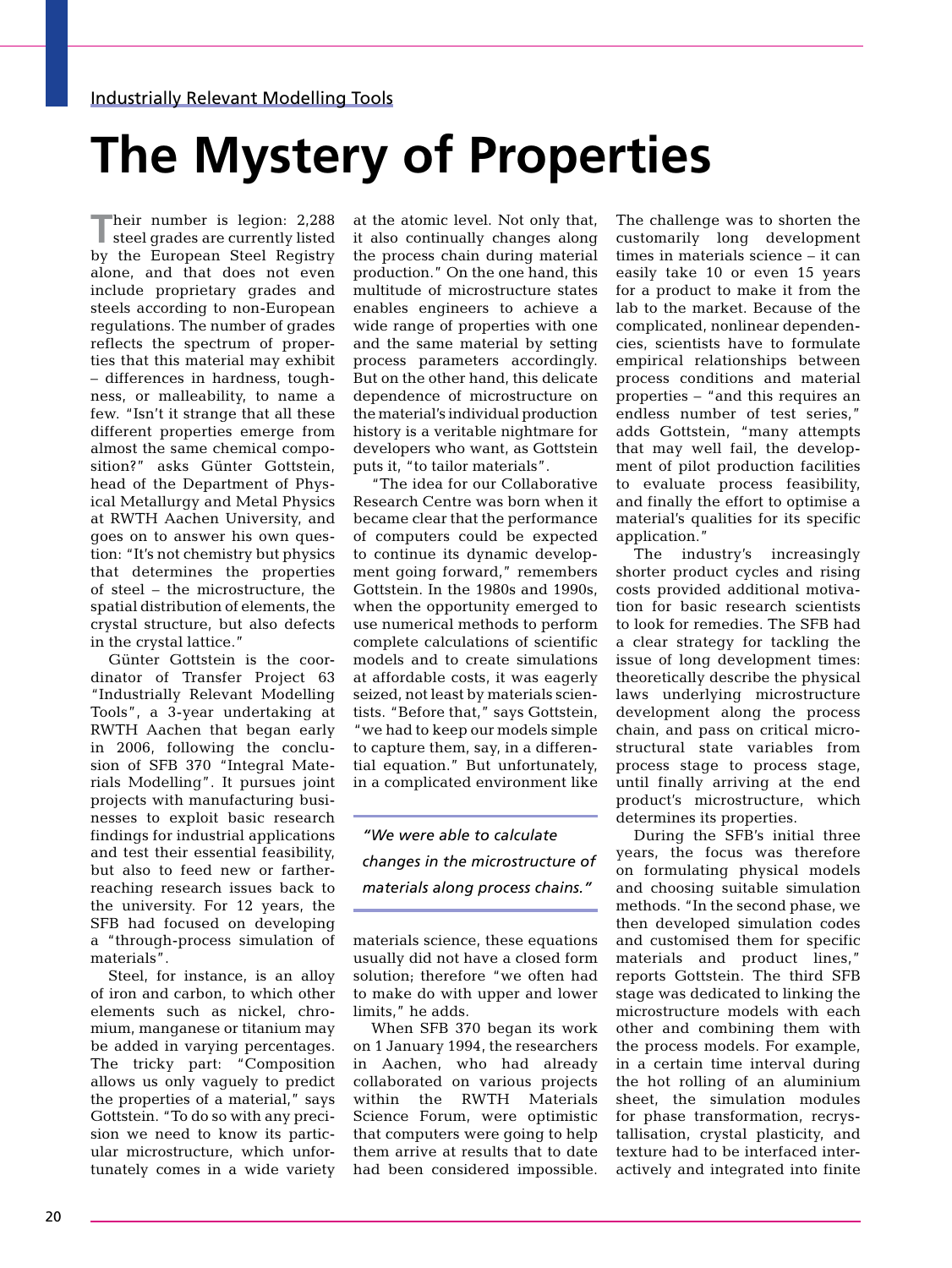

*Image sequence of a recrystallisation process simulation. Online demonstration at: [www.imm.rwth-aachen.de/hp/institut/fg/sim/welcome.htm](http://www.imm.rwth-aachen.de/)*

element programmes. In the last SFB period "we then defined specific materials and components whose properties we wanted to predict" reports Gottstein. A steel component was selected, namely a bracket made from carbon steel; in addition, an aluminium sheet, which was to be moulded with a deep drawing technique; a turbine blade made from a nickel-base superalloy, with a surface that had to be coated; and a pipe fitting made from the plastic polypropylene.

"We were able to describe property relations along process chains on the basis of microstructure and calculate, in models, changes in the microstructure," says Gottstein, summarising the SFB's accomplishments. What this means for the practice of material development is clarified with an example by engineer Sonja Stratemeier from the RWTH Department of Ferrous Metallurgy. She recounts her attempts to apply an SFB-developed programme for simulating the solidification of melt to the solidification processes in continuous casting. To predict the grain growth of solidifying steel crystals – primary austenite in this case – she uses a semiempirical model: with a laboratory mould, she adjusts various cooling conditions as she calculates the parameters of solidification and microstructure. Her conclusion:

"Through further development of the simulation programme and the grain growth model, it will be possible to adjust the microstructure in the continuous casting process directly."

Dieter G. Senk, chair of iron and steel metallurgy at the Department of Ferrous Metallurgy and chairman of the RWTH Materials Science Forum, in which 56 professors work together, helps to practically implement SFB research findings in Transfer Project 63: "We collaborate with a total of 16 companies, most of which were already involved in joint projects during the SFB period," says Senk. "Long development times are a big issue with material producers." It is usually large industrial companies that have recognised the economic potential of the Aachen-made modelling tools and therefore contribute their own personnel and laboratory resources to transfer projects, along with the financial investments this entails.

"The transfer of our SFB research on the coated turbine blade also involves smaller companies, but we've noticed that it's really not that easy for small businesses to free up personnel for this task," reports Senk. "On top of that, the modelling tools that we make available to our partners via the internet are not that easy to operate. At the moment, a lot of time still goes into the employees at our partner firms learning the ropes." "You also have to understand, first of all, what it is that these tools do," adds Gottstein. "And that's why we meet very frequently right now," says Senk. "Also, we want to get to know our industry partners better, because after all, we have to do the experimental work together, which of course means there can't be any miscommunication between us scientists and the developers in the industry."

"When we started working on the transfer project, we considered very carefully which practical industry issues we should tackle," says Günter Gottstein. Together with seven industrial businesses, the Aachen-based researchers worked on challenges such as predicting local mechanical properties in welds; and together with a major aluminium manufacturer, they set out to simulate the properties of certain alloys through a number of steps – hot rolling, cold rolling, and multi-stage annealing. "We want to test the capabilities of our modelling tools, and from that angle, of course, it's a lot more interesting not to predict properties you already know from experience, but to focus on critical points that can abruptly change a material's properties. That our tools are capable of doing this is what we're trying to show." *Dieter Beste*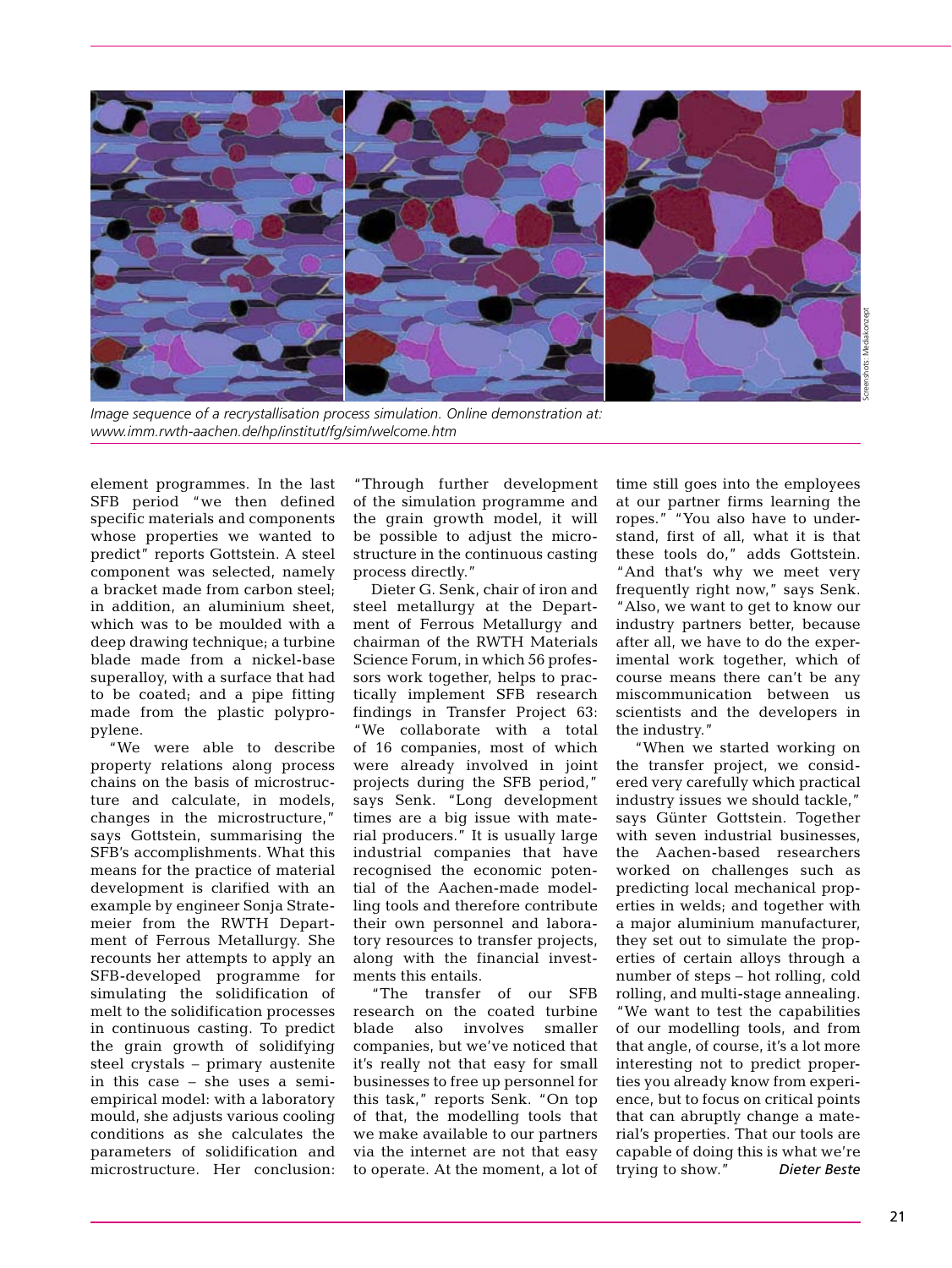#### **Interview**

### **A Collaborative Research Centre Pulls People Together**



**U**rsula Gather is the coordinator of SFB 475 "Reduction of Complexity for Multivariate Data Structures" at the University of Dortmund. For nine years, statisticians have been collaborating here with computer scientists, mathematicians, medical scientists, economists and engineering scientists, mostly from the University of Dortmund, the Institute of Occupational Physiology and the Surgical Clinic, both in Dortmund, and the Institute for Economic Research in Essen. The SFB aims to develop and implement new statistical methods to analyse complex data and model difficult cause-and-effect relationships. For example: How can vital information be extracted from the numerous data streams that an intensive care bed's alarm system delivers online?

#### *? How did the various project groups end up together nine years ago?*

! The motivation was, of course, a scientific one. In the beginning, there was the realisation that the classical methods of data analysis and statistical modelling were no longer adequate for the complex issues we encounter in the applied sciences. But because many data analysis problems in the life, economic and engineering sciences are structurally similar, we wanted to bring them together under the umbrella of statistics and thus create a new type of statistic methodology and procedures. The specific projects came together in part also because there were excellent researchers available for these areas in the Dortmund region. We started out as a small core group already with experience cooperating with one another and then gradually expanded from there.

*? Was it challenging to get the communication going between all the participants from different subject cultures?*

! The SFB as a funding instrument requires evidence of interdisciplinary collaboration. A group of researchers sets out to pioneer breakthroughs, both in their own field and across disciplines, that would otherwise be virtually impossible. When everybody gets ready for a review, it pulls people together. You're only going to make it as a team.

But we've also created structures that force collaboration and communication. Each project has two leaders from different disciplines, and each methodologist also heads an application project. This way, nobody stands alone, and each area has several caretakers. In the beginning, we also promoted continuous exchange. For example, we held periodic retreats, and quite a few good ideas were born there at the dinner table. Our young researchers organised topical discussion circles. In addition, we have exciting related events going on in Dortmund, such as workshops, guest lectures, or colloquiums. This makes it fun for everybody to think outside the borders of their subject. It's how we avoid creating islands.

Our policies regarding resource allocation, scheduling, responsibilities and documentation were all openly and jointly agreed on so that we don't get much friction in our day-to-day work. The researchers understand that they strengthen both their own position and the project when they work hand in hand.

*? What was the effect of personnel changes, which are bound to happen when a project extends over many years?*

! Well, you have to change to survive. In each funding phase we adapted to new challenges by including new projects, for example on gene expression data, or by adjusting to the fact that the lines between certain areas were beginning to blur, by appointing young researchers as project leaders, integrating new colleagues with interesting specialities and by anticipating upcoming retirements. Whenever a colleague receives an offer from another institution, it's both regrettable and an honour, although our retention negotiations have usually been successful. And for young researchers, it means that the SFB is seen as a springboard to success, even internationally.

#### *? And what will happen after the SFB concludes in 2009?*

! Of course we'd like to build on our findings. There are already two transfer projects associated with our SFB, where we work with industry partners to create practical implementations of our results. We plan to continue along these lines. In addition, there are a number of basic statistical problems that persist. An ongoing challenge, for example, is the "curse of dimensionality", meaning that none of our traditional methods work for high-dimensional data structures. There's no one way to overcome this challenge; rather, we have to tackle it with specific new approaches depending on the given data structure. There's plenty of material here for exciting future projects.

*Interviewers: Dieter Beste and Marion Kälke*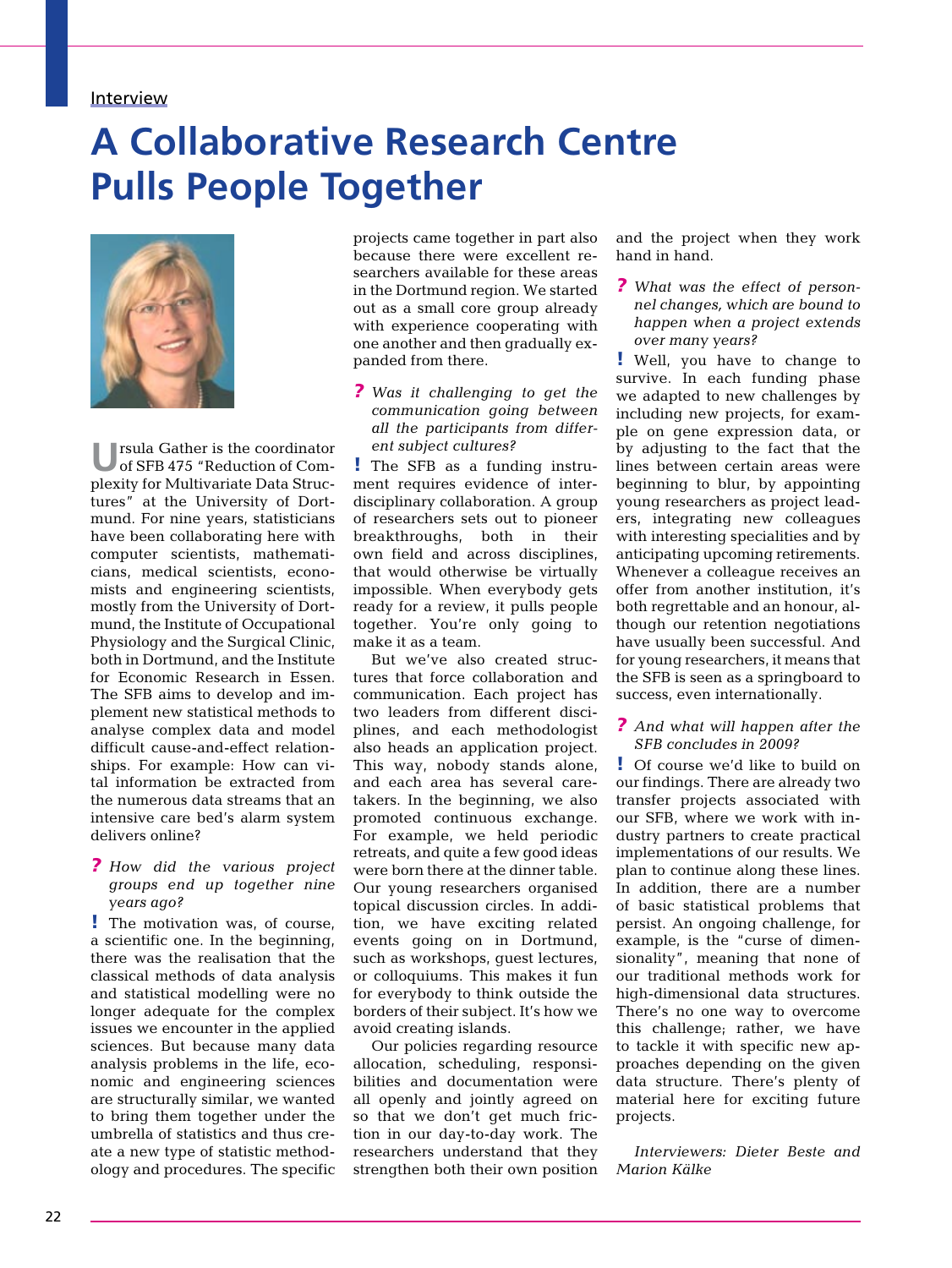#### Round Table

### **Collaborative Research Centres: Essential for Basic Research and Transfer**

**B**ernd Huber, rector of Ludwig-Maximilians University in Munich (photo left), and Burkhard Rauhut, rector of RWTH University in Aachen, discuss the timeliness of Collaborative Research Centres and talk about current challenges

**Huber:** Collaborative Research Centres are the most important instrument for implementing and consolidating basic research at universities, thus being able to continually focus on new topics. In addition, SFBs are critical for strengthening excellence in academia. Given tight public finances, SFB funding is also ultimately the only way for a German university to successfully compete in international research. Furthermore, SFBs help promote young researchers and encourage networking across disciplines, which is important to tap any potentials that may be found where disciplines intersect.

*Rauhut:* I can only agree here. When it comes to basic research, SFBs are an indispensable instrument. This is particularly true for the technological disciplines, as we hardly obtain any support from industry for basic research. However, we do need basic research in order to feed into the proverbial pipeline something that may become a relevant innovation for industry 15 or 20 years down the road.

*Huber:* I think there is no argument, and it has been known for a while, that our shortcoming in Germany, and probably all of Europe, is that the conversion of research findings into economic activity and products takes too long. Then again, I believe we also have to be careful not to adopt a simplistic view – put money in the slot of the vending machine, meaning the SFB, and expect a market-ready commercial product to pop out at the bottom.

*Rauhut:* Naturally these chains are far more complicated than that. But then an SFB may run as long as twelve years. The way I see it society is entitled to expect a return on its investment in research, even though the focus may be on basic research. In my opinion, it was a logical step for the DFG to not only fund the basic research of SFBs, but also the real-world application of results in Transfer Units – working with business, for example, to implement newly developed technologies. Society's demand for a transfer of research findings is something that SFBs that deal with the humanities should consider as well.

**Huber:** But I do think we have to understand that researchers, first and foremost, want to do research and are not necessarily interested in thinking about the practical uses of what they do. I do agree that the transfer concept is important and correct. However, it should not cloud our view. At their core, SFBs should be about strengthening scientific excellence and working toward new scientific insights, initially without any specific purpose.

*Rauhut:* I think it is great that the promotion of collaborative research in SFBs continues to spur scientists' curiosity again and again. In that sense it's actually quite smart that an SFB ends after a maximum of twelve years. As researchers we do not only wish but also ought to continually tackle new topics all the time. So far, so good – the current government-sponsored Excellence Initiative does show how copiously the fountain of ideas flows. But for our universities this also means that DFG-funded SFBs tie up university resources to boot. And the more successful a university's researchers are in attracting SFB funds, the more of the university's own money has to be earmarked.



*Huber:* More SFBs are desirable. But to better empower universities, the DFG will have to increase SFB funding.

*Rauhut:* For this reason, we intend to ask the federal and state governments to make more money available for SFB funding, and this in the short term, not only four or five years from now. There is an agreement on this issue among the members of the German Rectors' Conference.

*Huber:* Many high-quality funding proposals for clusters of excellence and graduate schools, which were submitted within the Excellence Initiative of the Federal and State Governments and might have to be turned down, would actually make great starting points for SFBs.

*Rauhut:* To make a long story short: We need more money for good university research in Germany – not least to salvage all those great ideas that have been and are still being generated under the Excellence Initiative.

*Moderator: Dieter Beste*